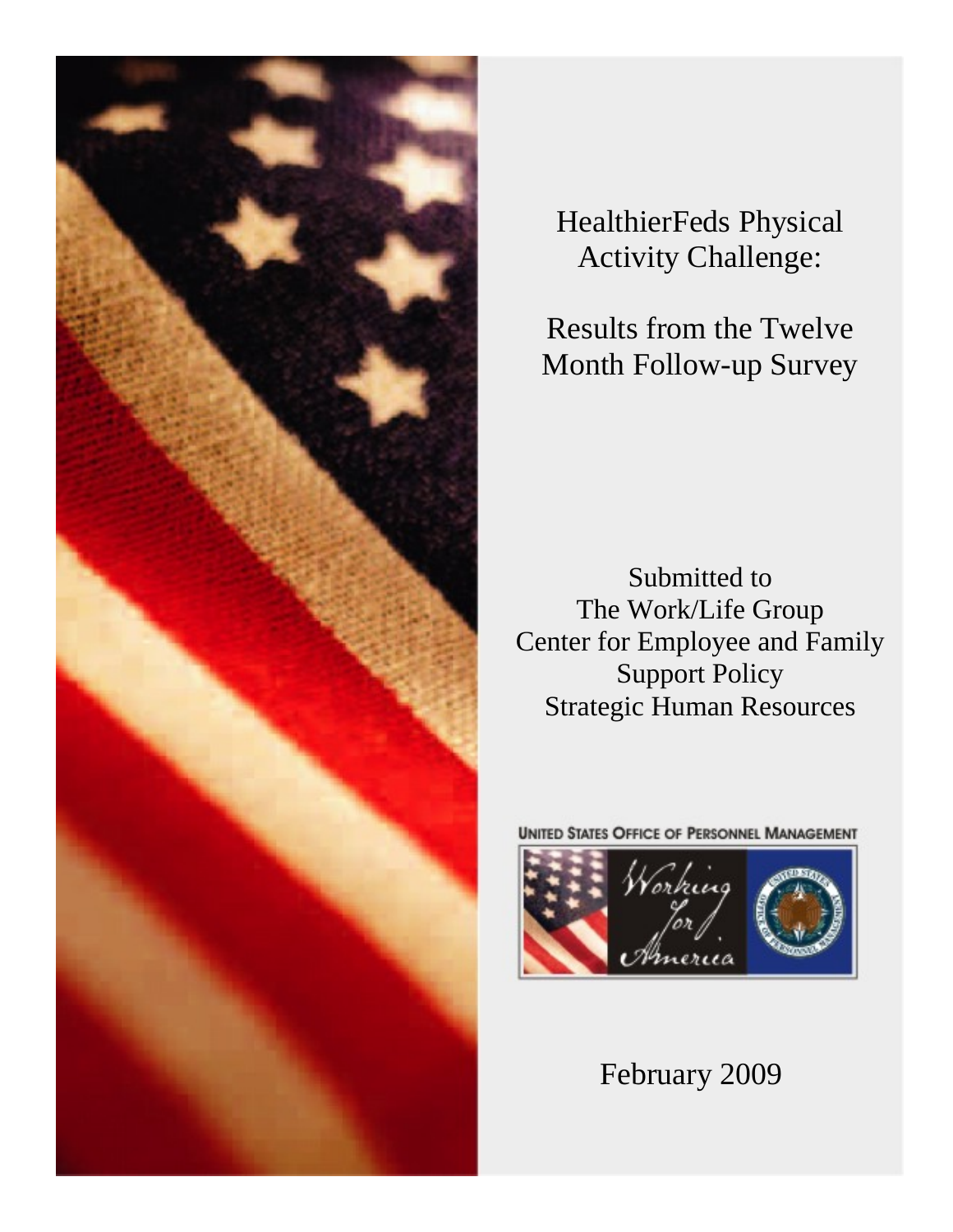# **HealthierFeds Physical Activity Challenge:**

# **Results from the Twelve Month Follow-up Survey**

**Submitted to:** 

**The Work/Life Group Center for Employee and Family Support Policy Strategic Human Resources Policy Division**

**Assessment Services Branch, Center for Talent Services Division for Human Resources Products and Services U.S. Office of Personnel Management Washington, D.C.: February 2009**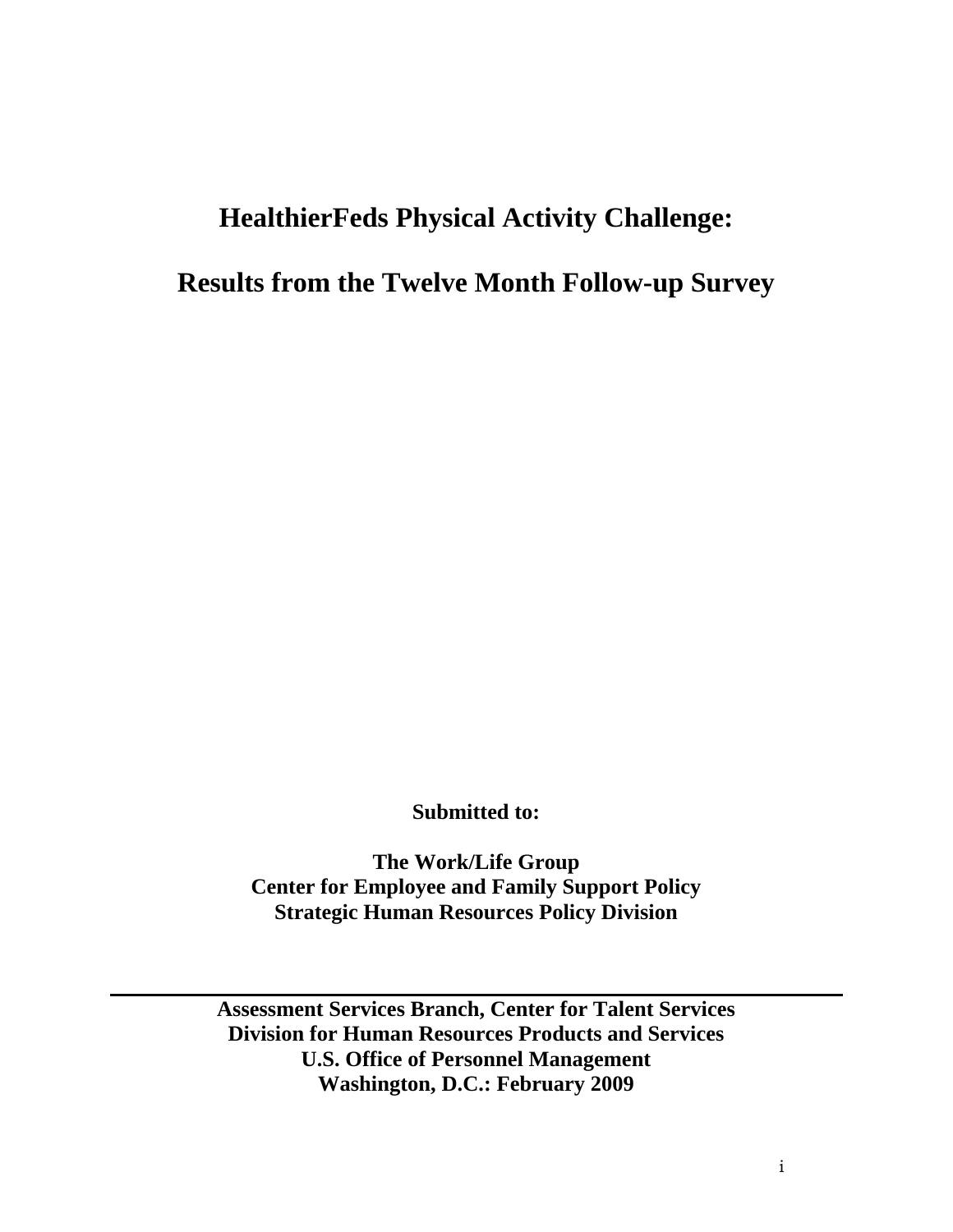### **Executive Summary**

This report presents results of the analysis of a survey administered as a follow-up to the HealthierFeds Physical Activity Challenge. Sponsored by the Office of Personnel Management, the Department of Health and Human Services, and the President's Council on Physical Fitness and Sports, the Challenge promoted participation in regular, moderate exercise. The Challenge took place from January 22, 2007 to April 1, 2007 with the purpose of promoting health by facilitating positive changes in physical activity levels, behaviors, and related attitudes and motivation. The extent to which such changes occurred was assessed in follow-up studies, including this survey issued 12 months after the Challenge. Respondents to the survey included eligible participants: Federal employees, Government contractors, retirees, and family members of Federal employees. The Work/Life Group of OPM's Center for Employee and Family Support Policy, Division for Strategic Human Resources Policy, partnered with OPM's Assessment Services Branch, Center for Talent Services in the Division for Human Resources Products and Services in the reporting and analysis.

### **Physical Activity Levels, Intensity and Duration**

- The majority of respondents to the twelve month Challenge survey were full-time Federal employees (93%).
- Almost half (45%) of survey respondents reported that they were engaged in more physical activity 12 months after the Challenge than at the start of the Challenge.
- In terms of activity intensity, participants reported a greater average number of days engaging in moderate (3.7) versus vigorous activity (2.7) during the week prior to the survey. In addition, a larger percentage of participants engaged in moderate activity for 5 to 7 days in the week prior to the survey (39%) than engaged in vigorous activity for 5 to 7 days in the week prior (24%).
- Participants reported that on any one day, the actual time (minutes, hours) they engaged in vigorous activity exceeded the time respondents spent in moderate activities. Asked to report the time spent in activity on a single day in the week prior to the survey, 32% reported spending just over an hour to more than 2 hours in vigorous activity while 26% spent the same amount of time involved in moderate activities.
- Similar activity levels were reported across participant groups (e.g., Federal employees, retirees). With the exception of family members, fewer respondents engaged in moderate physical activity for more than an hour in a single day than engaged in vigorous activity for more than an hour in a single day: 26% of full-time employees (vs. 32% for vigorous activity), 27% of part-time employees (vs. 31%), 23% of contractors (vs. 31%), 28% of retirees (vs. 32%), and 26% of family members (vs. 25%).

# **Behaviors and Attitudes**

- Over half of the participants reported that they are more likely to look for ways to fit physical activity into the day (55%) and to try to eat a healthy diet (51%) 12 months after the Challenge than at the start of the Challenge.
- With 50% more likely to enjoy being physically active, and 49% more likely to be aware of the benefits of physical activity, results suggest that the Challenge may have had a beneficial influence on shaping positive attitudes among many participants.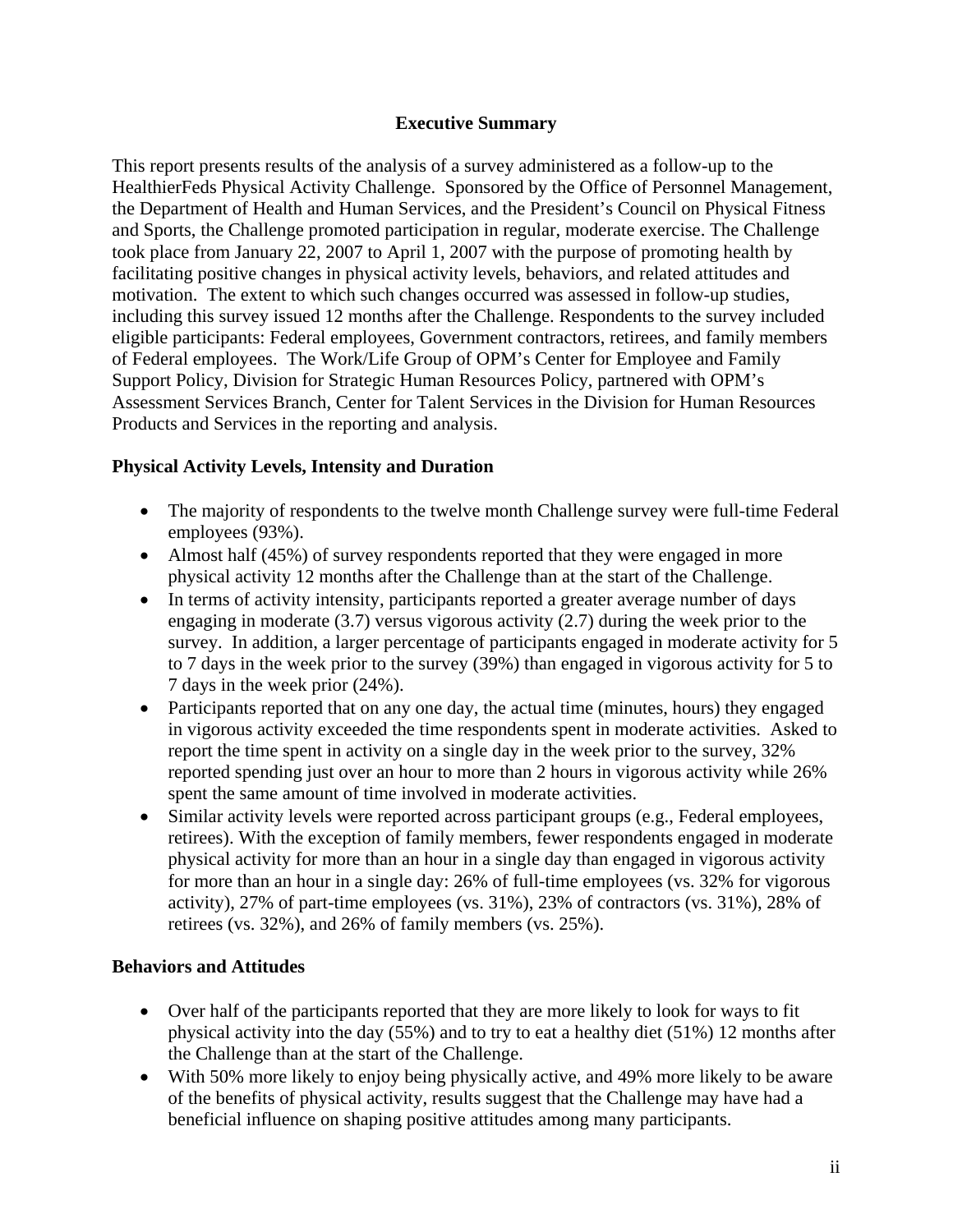• Results from the different participant groups (e.g., Federal employee, retiree) show similar patterns. Since the Challenge, roughly half of each group of respondents expressed being more likely to engage in positive behavior and attitude changes with respect to physical activity.

### **Motivation to Change**

- More than half of survey respondents were more likely to feel motivated to engage in physical activity 12 months after the Challenge than at the start of the Challenge (52%). Slightly fewer (44%) were more likely to encourage or be encouraged by a coworker to be physically active.
- A number of factors proved to be strongly motivating to participants in maintaining or increasing their level of physical activity, including a desire to improve overall health (86%), desire to improve energy level and/or alleviate stress (74%), and desire to lose weight (69%). Fewer reported being motivated by a desire to maintain or increase the physical activity level achieved through the Challenge (25%), another program similar to the Challenge (10%), or a physician's recommendation to get more exercise (16%).

Based on this survey sample, a large proportion of those who participated in the HealthierFeds Physical Activity Challenge report 12 months after the Challenge being more physically active, more likely to look for ways to stay fit and eat healthy diets, and/or more motivated to participate in physical activity.

The [Physical Activity Guidelines for Americans](http://www.health.gov/paguidelines/) encourages adults ages 18-64 to participate in 2 hours and 30 minutes a week of moderate-intensity, or 1 hour and 15 minutes (75 minutes) a week of vigorous-intensity aerobic physical activity, or an equivalent combination of moderateand vigorous-intensity aerobic physical activity. Overall survey results show respondents are well on the way to meeting or exceeding these guidelines.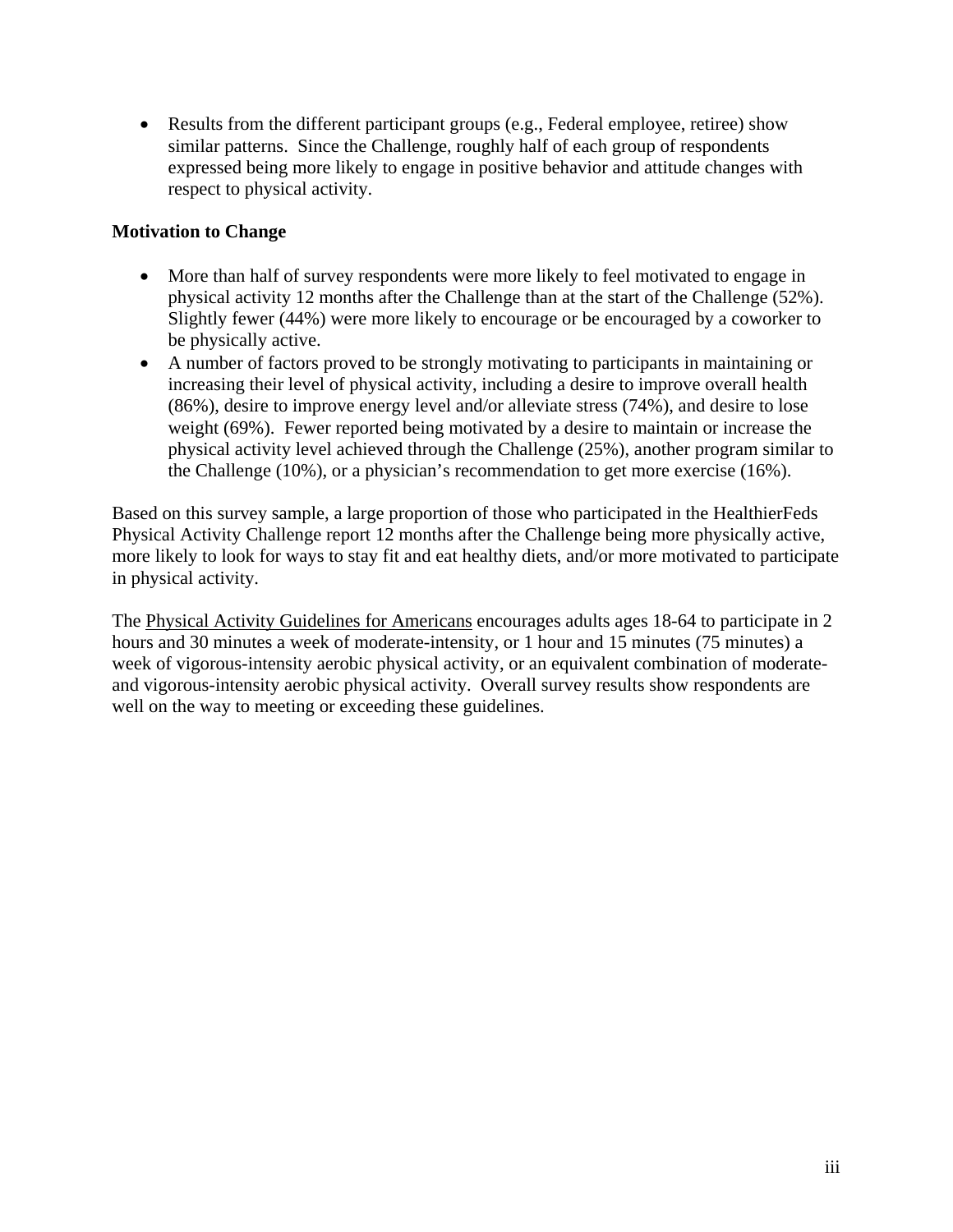# **Contents**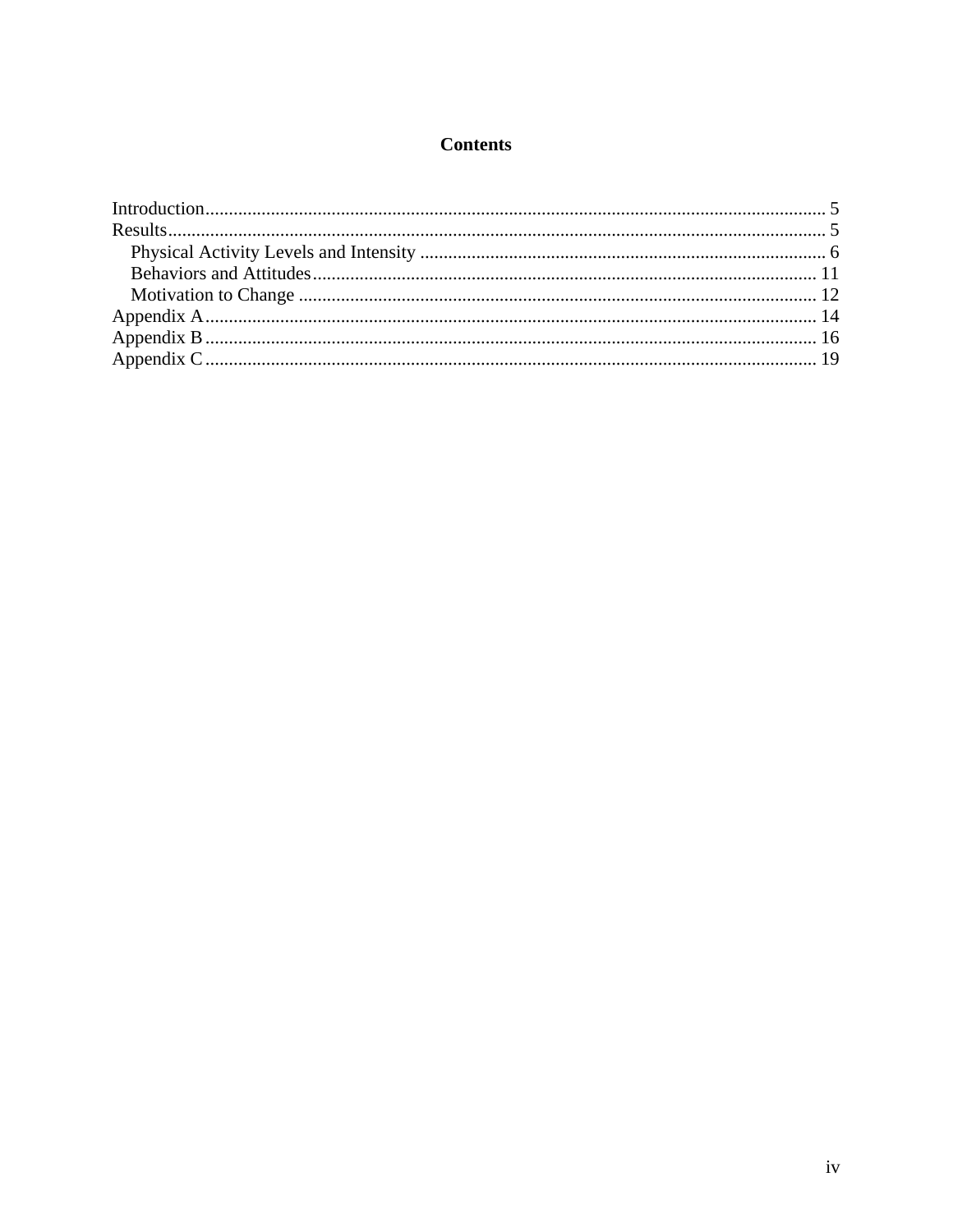# <span id="page-5-0"></span>Introduction

The Work/Life Group of OPM's Center for Employee and Family Support Policy, Division for Strategic Human Resources Policy, partnered with OPM's Assessment Services Branch, Center for Talent Services in the Division for Human Resources Products and Services to analyze and report on the twelve month HealthierFeds Physical Activity Challenge Survey. Sponsored by OPM, the Department of Health and Human Services, and the President's Council on Physical Fitness and Sports, the HealthierFeds Challenge took place from March 18 to April 1, 2007. The Challenge promoted participation in regular, moderate physical activity. Successful participants engaged in physical activity for 30 minutes per day, five or more days per week, for a period of six weeks.

A follow-up survey assessed changes in physical activity behaviors and related attitudes and motivation of participants in the 2007 HealthierFeds Physical Activity Challenge. The 8-item survey was administered 12 months post Challenge by the Work/Life Group in the spring of 2008 (see Appendix A for actual survey content). Respondents to the survey included eligible Challenge participants: Federal employees, Government contractors, retirees, and family members of Federal employees. The survey was sent to approximately 27,000 participants and was subsequently completed and returned by 7,105 respondents (with 1,850 undeliverables, the response rate was calculated as 28%). The Work/Life Group provided data from the twelve month survey of Challenge participants to CTS/ASB psychologists for analysis (for comparison, Appendix C shows results to the six month survey). This report provides results of the analysis.

### Results

Table 1 shows percentage and number (N) of survey respondents for each Challenge participant category. The majority of participants described themselves as full-time employees (93%).

|                                   | Percent $(\% )$<br>$({\bf N})$ |
|-----------------------------------|--------------------------------|
| <b>Full-time Employee</b>         | 93%<br>(6,540)                 |
| Part-time Employee                | 2%<br>(162)                    |
| Contractor                        | 3%<br>(174)                    |
| <b>Federal Retiree</b>            | 1%<br>(83)                     |
| Family Member of Federal Employee | 1%<br>(46)                     |
| No Response Provided              | 1%<br>(100)                    |
| Total                             | 100%<br>(7,105)                |

**Table 1**. Respondent Characteristics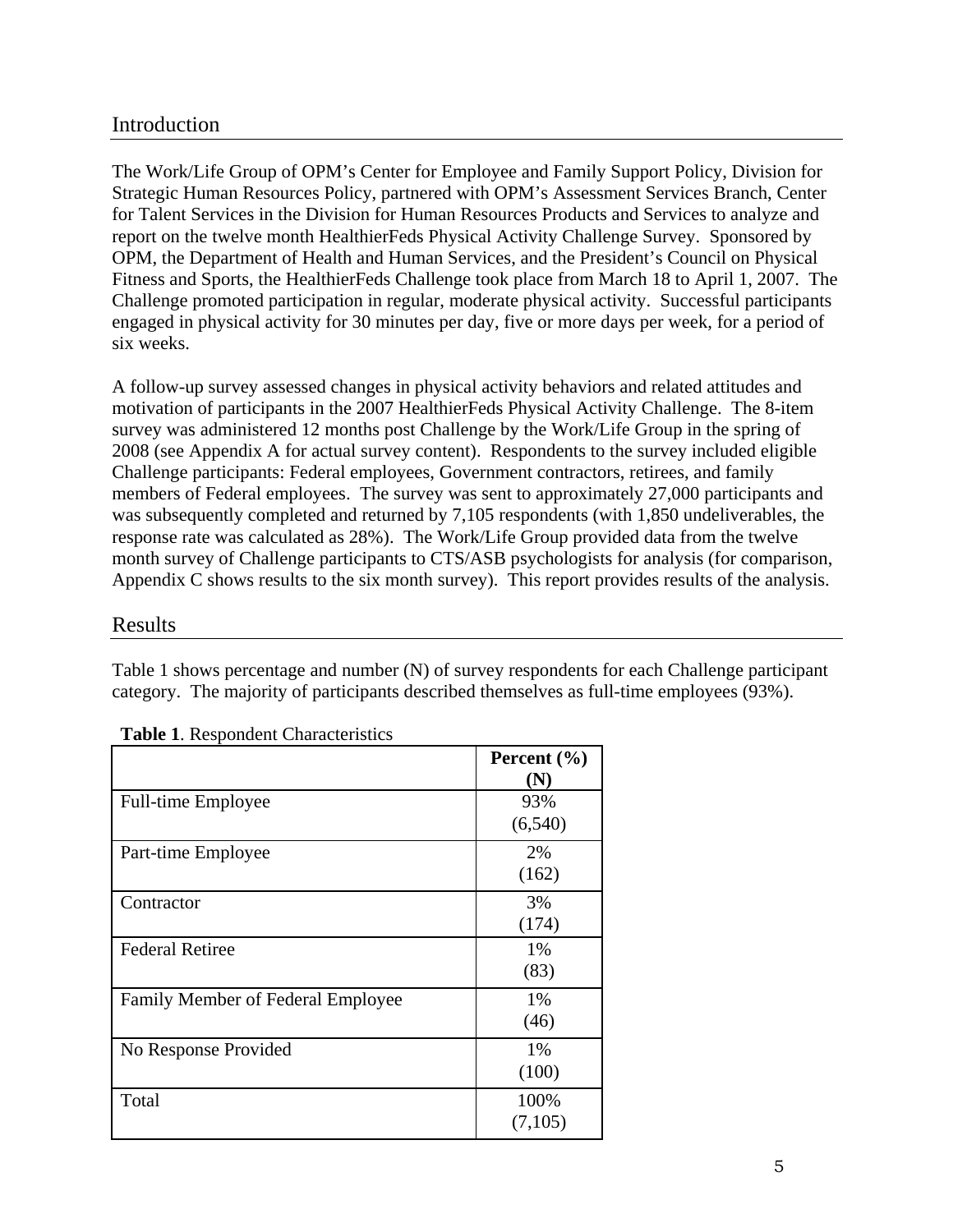<span id="page-6-0"></span>The survey asked participants to report on their frequency and levels of physical activity, behaviors and attitudes toward physical activity, and what motivates them to remain physically active. The following section describes results according to survey group and topics.

### *Physical Activity Levels and Intensity*

Participants were asked to compare their current and pre-Challenge physical activity levels. Shown in Figure 1, a total of 89% were at least as active since participating in the Challenge.

**Figure 1**. Changes in Activity Twelve Months After the Challenge



Table 2 provides responses to the same item by respondent group. Looking within groups, roughly half of all part-time employees (50%) and contractors (49%) were involved in *more* physical activity, while the largest percentage of retirees (53%) and family members (49%) reported the *same amount* of physical activity since the Challenge.

|                           | Less    | <b>Same</b><br><b>Amount</b> | <b>More</b> | <b>Total</b> |
|---------------------------|---------|------------------------------|-------------|--------------|
|                           | Percent | Percent                      | Percent     | Percent      |
|                           | (N)     | (N)                          | (N)         | (N)          |
| All Respondents           | 11%     | 45%                          | 44%         | 100%         |
|                           | (753)   | (3,120)                      | (3,030)     | (6,903)      |
| <b>Full-time Employee</b> | 11%     | 45%                          | 44%         | 100%         |
|                           | (710)   | (2,923)                      | (2,812)     | (6, 445)     |
| Part-time Employee        | 8%      | 42%                          | 50%         | 100%         |
|                           | (13)    | (66)                         | (80)        | (159)        |
| Contractor                | 13%     | 38%                          | 49%         | 100%         |
|                           | (22)    | (66)                         | (85)        | (173)        |
| <b>Federal Retiree</b>    | 7%      | 53%                          | 40%         | 100%         |
|                           | (6)     | (43)                         | (32)        | (81)         |

|  | Table 2. Changes in Activity Twelve Months after the Challenge by Participant Type |  |
|--|------------------------------------------------------------------------------------|--|
|  |                                                                                    |  |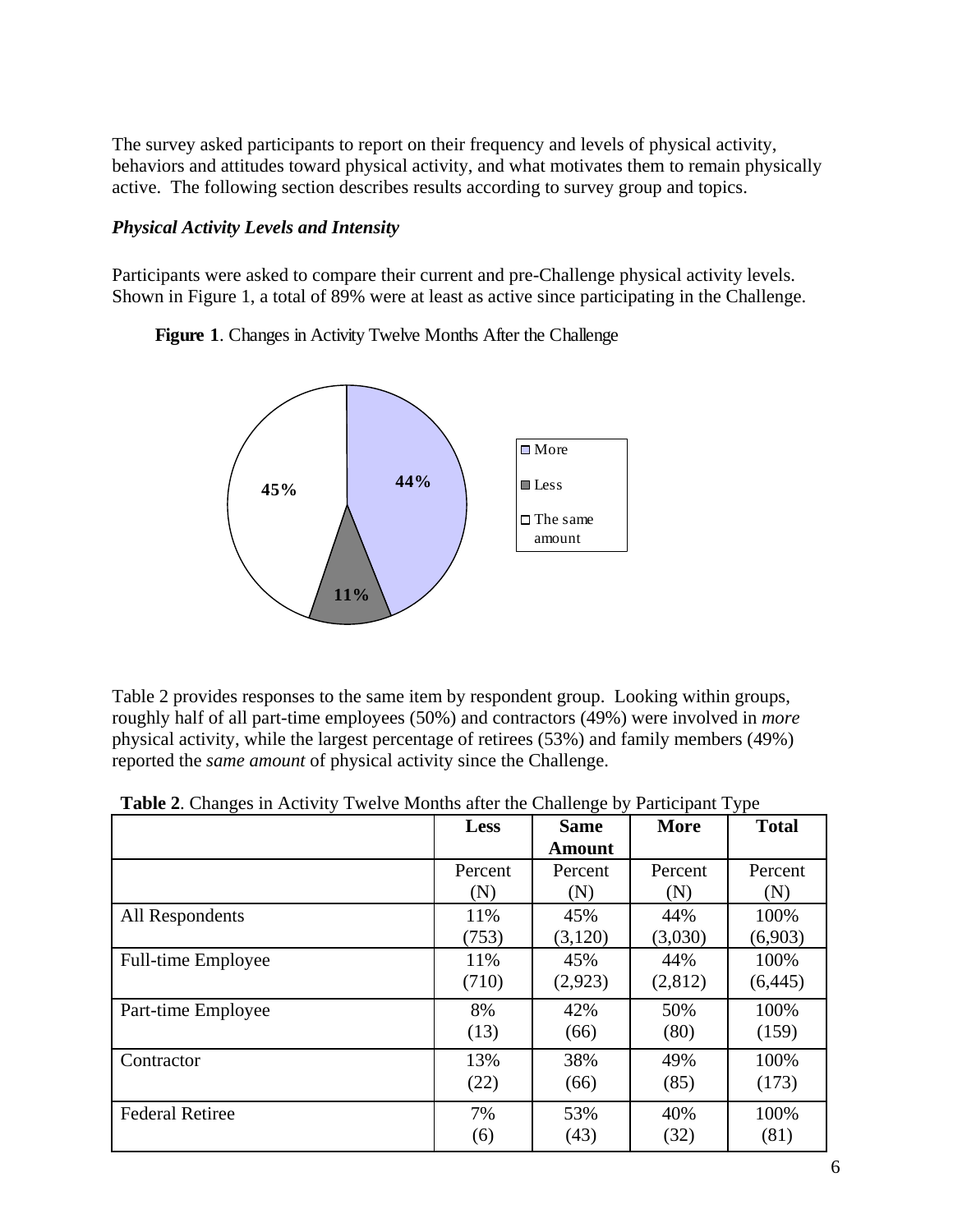|                                   | <b>Less</b> | <b>Same</b><br>Amount | <b>More</b> | <b>Total</b> |
|-----------------------------------|-------------|-----------------------|-------------|--------------|
| Family Member of Federal Employee | 4%          | 49%                   | 47%         | 100%         |
|                                   | (2)         | (22)                  | (21)        | (45)         |

Challenge participants were asked how many days during the prior week they had engaged in vigorous activity (e.g., *heavy lifting, digging, aerobics, or fast bicycling*) or moderate physical activity (e.g., *carrying light loads, bicycling at a regular pace, walking, or doubles tennis*). As displayed in Table 3, participants reported spending a greater average number of days engaged in moderate physical activity than vigorous physical activity during the week prior to the survey.

**Table 3**. Average Number of Days Per Week Participants

| <b>Engaged in Physical Activity</b>                      |              |
|----------------------------------------------------------|--------------|
| Average days of vigorous activity during the last 7 days | $\sqrt{2.7}$ |
| Average days of moderate activity during the last 7 days | 13.7         |

Results in Table 4 show the specific number of days participants spent in each activity type over the course of the previous week. Half of the participants involved in vigorous activity did so for 1-4 days. Similarly, for those who were involved in moderate activity, 38% did so for 1-4 days. Higher frequencies of activity, 5-7 days, were reported by 24% of those involved in vigorous activity, while 39% of those involved in moderate physical activity engaged for 5-7 days.



**Figure 2**. Days Participants Engaged in Vigorous vs. Moderate Activity During Prior Week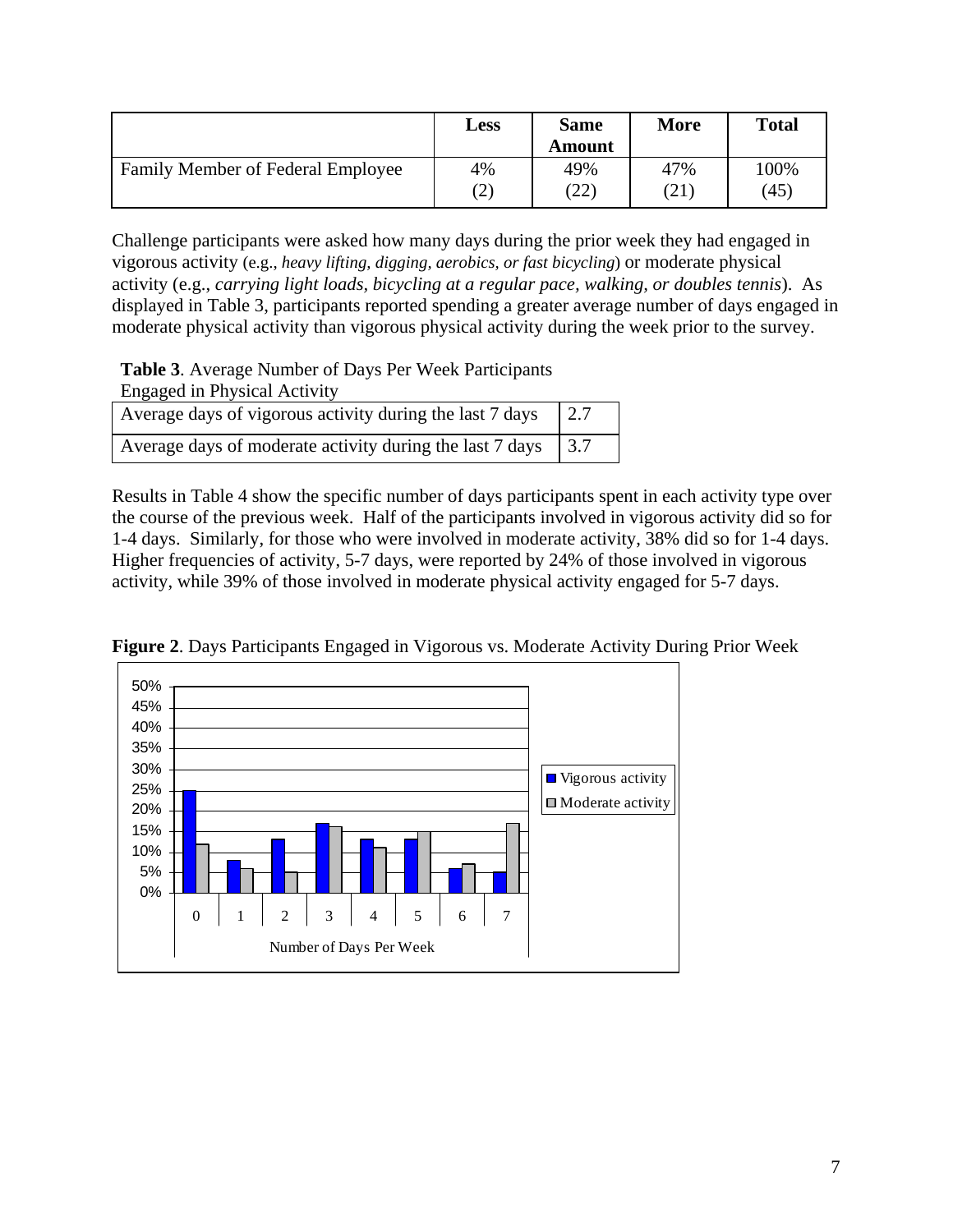| <b>Number of Days Per Week</b> |     |    |     |       |    |    |    |    |  |  |  |
|--------------------------------|-----|----|-----|-------|----|----|----|----|--|--|--|
|                                |     |    |     |       |    |    |    |    |  |  |  |
| Vigorous activity              | 25% | 8% | .3% | $7\%$ | 3% | 3% | 6% | 5% |  |  |  |
| Moderate activity              | 2%  | 6% | 5%  | 16%   | 1% | 5% | 7% | 7% |  |  |  |

**Table 4**. Number of Days Participants Engaged in Vigorous vs. Moderate Activity During the 7 Days Prior to the Survey

Table 5 expands on Table 4 results by showing the differences in number of days for vigorous as compared with moderate activity participation by surveyed group (e.g., full-time employee, retiree). A fairly substantial proportion of each group engages in vigorous activity for five days or more days; retirees show the greatest rates of participation—33% versus 25% for full-time employees, 27% for part-time employees, 28% for contractors, and 28% for family members. Also shown in Table 5, a comparatively larger portion of each group engages in moderate physical activity for five days or more: 39% of full-time employees, 38% of part-time employees, 43% of contractors, 47% of retirees, and 29% of family members.

|              |          |              |                |          |                | I hysical Activities During the 7 Days I Hof to the Survey by Chancilge I articipant Group |       |          |           |  |
|--------------|----------|--------------|----------------|----------|----------------|--------------------------------------------------------------------------------------------|-------|----------|-----------|--|
|              | $\theta$ | $\mathbf{1}$ | $\overline{2}$ | 3        | $\overline{4}$ | 5                                                                                          | 6     | 7        | Total     |  |
|              | $\%$     | $\%$         | $\%$           | $\%$     | $\%$           | $\%$                                                                                       | $\%$  | $\%$     | $\%$      |  |
|              | (N)      | (N)          | (N)            | (N)      | (N)            | (N)                                                                                        | (N)   | (N)      | (N)       |  |
| All          | 25%      | 8%           | 13%            | 17%      | 13%            | 13%                                                                                        | 6%    | 5%       | 100%      |  |
| Respondents- | (1,777)  | (580)        | (898)          | (1,226)  | (905)          | (902)                                                                                      | (455) | (361)    | (7,104)   |  |
| vigorous     |          |              |                |          |                |                                                                                            |       |          |           |  |
| All          | 12%      | 6%           | 15%            | 16%      | 11%            | 15%                                                                                        | 7%    | 17%      | 99%*      |  |
| Respondents- | (882)    | (438)        | (1,08)         | (1, 142) | (797)          | (1,044)                                                                                    | (491) | (1,227)  | (7,103)   |  |
| moderate     |          |              | 2)             |          |                |                                                                                            |       |          |           |  |
| Full-time    | 25%      | 8%           | 13%            | 17%      | 13%            | 13%                                                                                        | 7%    | 5%       | 101%*     |  |
| Employee-    | (1,616)  | (533)        | (848)          | (1, 138) | (838)          | (818)                                                                                      | (425) | (324)    | (6,540)   |  |
| vigorous     |          |              |                |          |                |                                                                                            |       |          |           |  |
| Full-time    | 12%      | 6%           | 16%            | 16%      | 12%            | 15%                                                                                        | 7%    | 17%      | 101%*     |  |
| Employee-    | (780)    | (408)        | (1,01)         | (1,057)  | (732)          | (955)                                                                                      | (457) | (1, 132) | (6, 539)  |  |
| moderate     |          |              | 8)             |          |                |                                                                                            |       |          |           |  |
| Part-time    | 27%      | 9%           | 9%             | 15%      | 14%            | 11%                                                                                        | 9%    | 7%       | $101\% *$ |  |
| Employee-    | (44)     | (15)         | (14)           | (24)     | (22)           | (17)                                                                                       | (14)  | (12)     | (162)     |  |
| vigorous     |          |              |                |          |                |                                                                                            |       |          |           |  |
| Part-time    | 12%      | 6%           | 11%            | 21%      | 12%            | 14%                                                                                        | 9%    | 15%      | 100%      |  |
| Employee-    | (19)     | (9)          | (18)           | (34)     | (19)           | (23)                                                                                       | (15)  | (25)     | (162)     |  |
| moderate     |          |              |                |          |                |                                                                                            |       |          |           |  |
| Contractor-  | 22%      | 9%           | 10%            | 18%      | 14%            | 17%                                                                                        | 4%    | 7%       | 101%*     |  |
| vigorous     | (39)     | (15)         | (16)           | (31)     | (25)           | (29)                                                                                       | (7)   | (12)     | (174)     |  |
| Contractor-  | 15%      | 5%           | 14%            | 12%      | 11%            | 18%                                                                                        | 6%    | 19%      | 100%      |  |
| moderate     | (26)     | (9)          | (25)           | (20)     | (19)           | (32)                                                                                       | (10)  | (33)     | (174)     |  |
| Federal      | 17%      | 10%          | 11%            | 17%      | 13%            | 24%                                                                                        | 4%    | 5%       | 101%*     |  |
| Retiree-     | (14)     | (8)          | (9)            | (14)     | (11)           | (20)                                                                                       | (3)   | (4)      | (83)      |  |
| vigorous     |          |              |                |          |                |                                                                                            |       |          |           |  |

**Table 5**. Number of Days Respondents Performed Vigorous Compared with Moderate Physical Activities During the 7 Days Prior to the Survey by Challenge Participant Group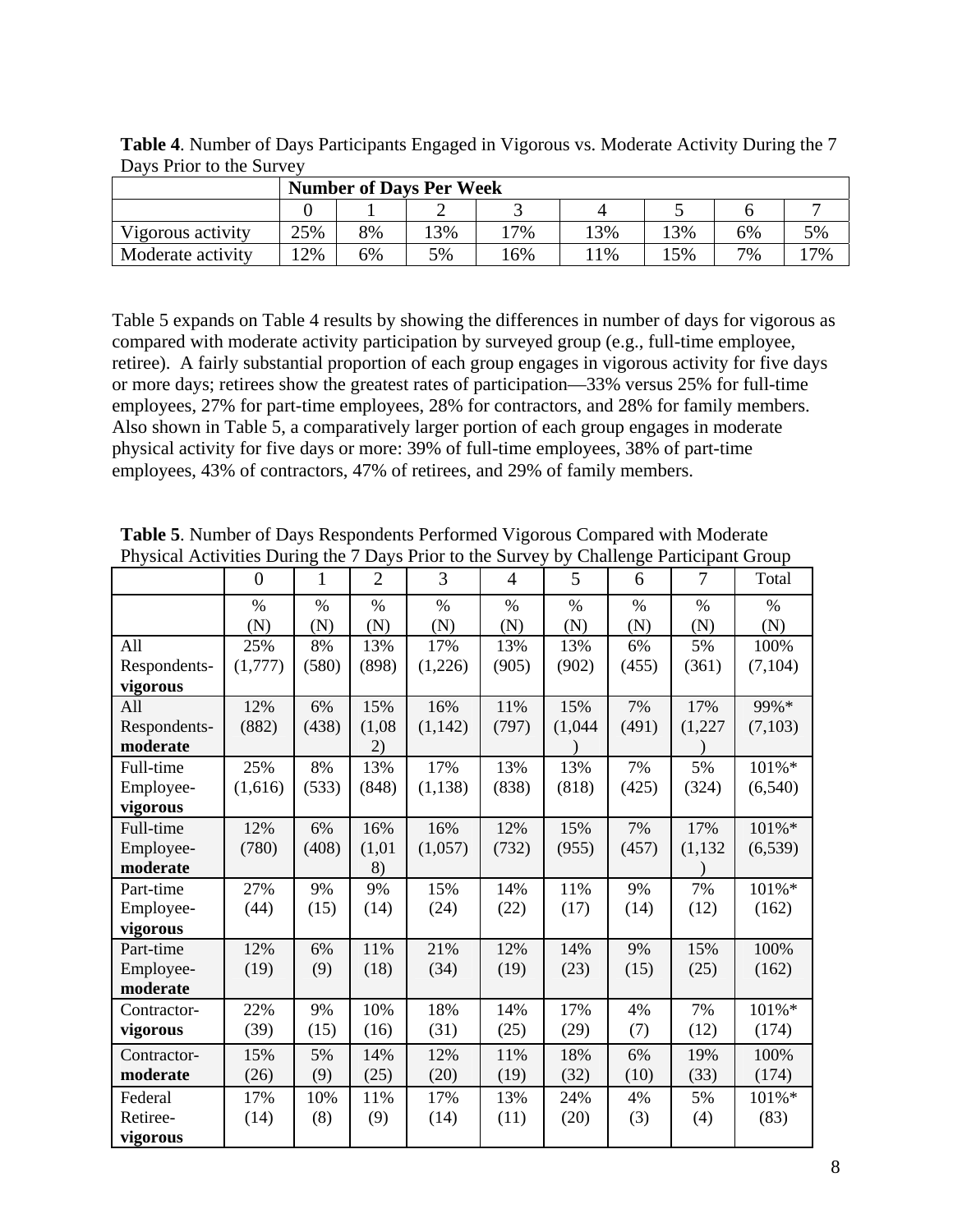|           |     |     | $\overline{2}$ | 3    | $\overline{4}$ | 5    | 6   | 7    | Total |
|-----------|-----|-----|----------------|------|----------------|------|-----|------|-------|
| Federal   | 10% | 6%  | 16%            | 10%  | 12%            | 19%  | 5%  | 23%  | 101%* |
| Retiree-  | (8) | (5) | (13)           | (8)  | (10)           | (16) | (4) | (19) | (83)  |
| moderate  |     |     |                |      |                |      |     |      |       |
| Family    | 20% | 13% | 11%            | 20%  | 9%             | 20%  | 4%  | 4%   | 101%* |
| Member of | (9) | (6) | (5)            | (9)  | (4)            | (9)  | (2) | (2)  | (52)  |
| Federal   |     |     |                |      |                |      |     |      |       |
| Employee- |     |     |                |      |                |      |     |      |       |
| vigorous  |     |     |                |      |                |      |     |      |       |
| Family    | 11% | 13% | 11%            | 22%  | 15%            | 22%  | 0%  | 7%   | 101%* |
| Member-   | (5) | (6) | (5)            | (10) | (7)            | (10) | (0) | (3)  | (46)  |
| moderate  |     |     |                |      |                |      |     |      |       |

\*Percentage totals greater than 100 are due to rounding.

As a follow-up to questions about number of days spent in vigorous or moderate activities, respondents were also asked to estimate how much time they engaged in vigorous/moderate physical activity on *any one day* of the 7 day period prior to the survey. Results in Figure 3 and Table 6 show that, in terms of vigorous physical activity, 23% spent 30 or fewer minutes, while another 32% spent just over an hour to more than 2 hours engaged in vigorous activity. Those who reported engaging in moderate activity on a single day during the same one week time frame tended to do so for slightly shorter periods. Also shown in Table 6, 36% spent 30 or fewer minutes, while 26% spent just over an hour to more than 2 hours on a day in which they engaged in a moderate physical activity. Findings suggest that those engaged in vigorous activities tend to do so for longer durations than those reporting involvement in moderate activities on a single day.



**Figure 3**. Amount of Time Participants Engaged in Physical Activity in One Day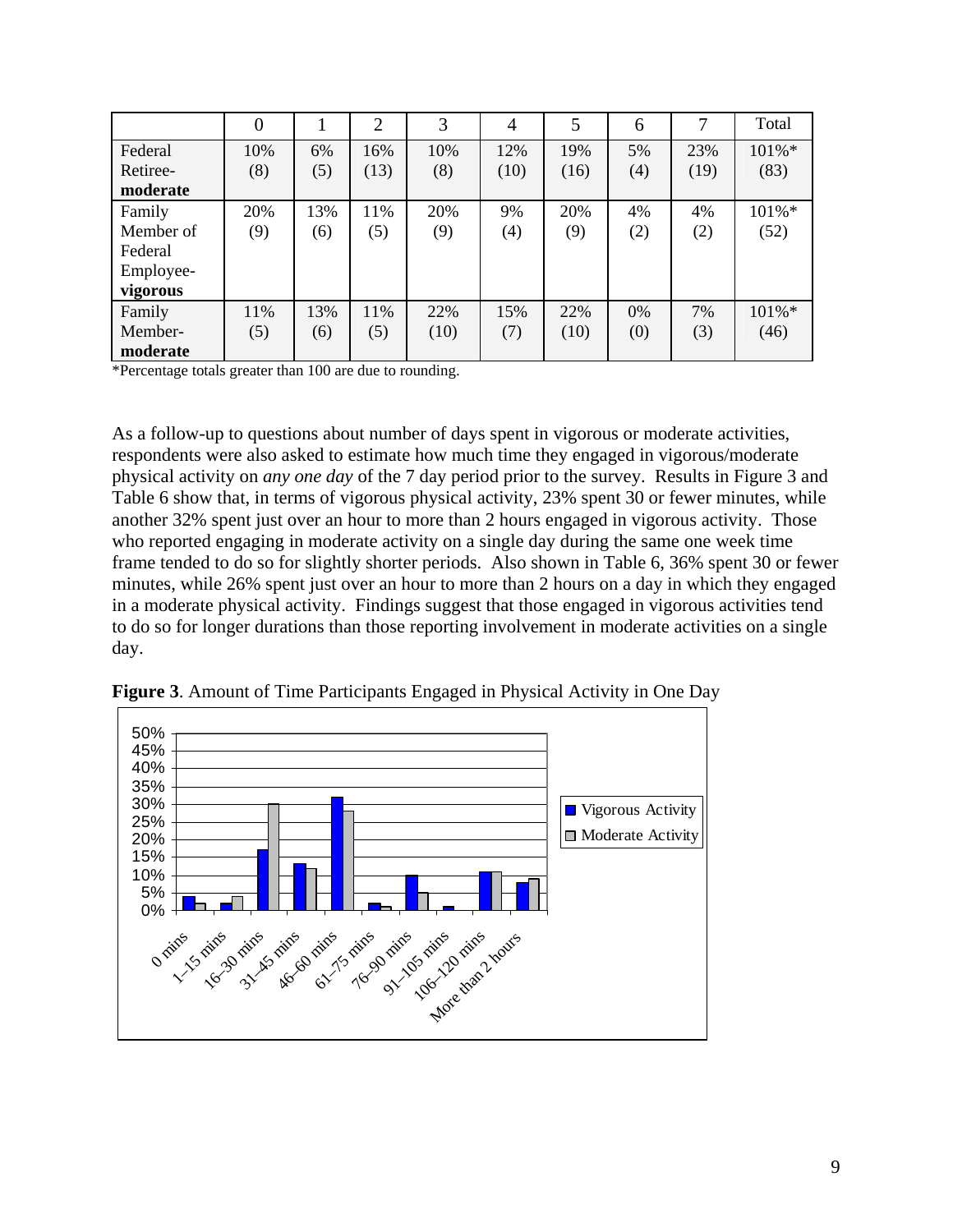| $D$ and $D$ and $D$ and $D$ and $D$ and $D$ |                  |          |           |           |           |           |           |       |        |        |
|---------------------------------------------|------------------|----------|-----------|-----------|-----------|-----------|-----------|-------|--------|--------|
|                                             | $0 \text{ mins}$ | $1 - 15$ | $16 - 30$ | $31 - 45$ | $46 - 60$ | $61 - 75$ | $76 - 90$ | $91-$ | $106-$ | More   |
|                                             |                  | mins     | mins      | mins      | mins      | mins      | mins      | 105   | 120    | than 2 |
|                                             |                  |          |           |           |           |           |           | mins  | mins   | hours  |
| Vigorous                                    | 4%               | 2%       | 17%       | 13%       | 32%       | 2%        | 10%       | 1%    | 11%    | 8%     |
| Activity                                    |                  |          |           |           |           |           |           |       |        |        |
| Moderate                                    | 2%               | 4%       | 30%       | 12%       | 28%       | 1%        | 5%        | 0%    | 11%    | 9%     |
| Activity                                    |                  |          |           |           |           |           |           |       |        |        |

**Table 6**. Total Amount of Time on One Day That Participants Engaged in Physical Activity During the Week Prior to the Survey

Table 7 provides a breakout of results by respondent group for time spent in a single day in vigorous physical activity. With the exception of Federal employee family members (25%), almost one-third of participant groups reported spending an hour or more engaged in vigorous physical activity on any one day (32% of full-time employees, 31% of part-time employees, 31% of contractors, and 32% of retirees).

**Table 7**. Total Amount of Time on One Day Participants by Group Engaged in Vigorous Activity During the Week Prior to the Survey

|             | $\overline{0}$ | $1 - 15$ | $16-$ | $31 -$ | $46 - 60$ | $61 -$ | $76-$ | $91 -$ | $106 -$       | More  | Total    |
|-------------|----------------|----------|-------|--------|-----------|--------|-------|--------|---------------|-------|----------|
|             | mins           | mins     | 30    | 45     | mins      | 75     | 90    | 105    | 120           | than  |          |
|             |                |          | mins  | mins   |           | mins   | mins  | mins   | mins          | 2 hrs |          |
|             | $\frac{0}{0}$  | $\%$     | $\%$  | $\%$   | $\%$      | $\%$   | $\%$  | $\%$   | $\frac{0}{0}$ | $\%$  | $\%$     |
|             | (N)            | (N)      | (N)   | (N)    | (N)       | (N)    | (N)   | (N)    | (N)           | (N)   | (N)      |
| All         | 4%             | 2%       | 17%   | 13%    | 32%       | 2%     | 10%   | 1%     | 11%           | 8%    | 100%     |
| Respondents | (232)          | (99)     | (927) | (701)  | (1,739)   | (114)  | (518) | (51)   | (611)         | (447) | (5, 439) |
|             |                |          |       |        |           |        |       |        |               |       |          |
| Full-time   | 4%             | 2%       | 17%   | 13%    | 32%       | 2%     | 10%   | 1%     | 11%           | 8%    | 100%     |
| Employee    | (220)          | (90)     | (859) | (646)  | (1,597)   | (106)  | (482) | (48)   | (565)         | (416) | (5,029)  |
| Part-time   | 6%             | 3%       | 18%   | 15%    | 29%       | 2%     | 9%    | 1%     | 10%           | 9%    | 102%*    |
| Employee    | (7)            | (4)      | (22)  | (18)   | (35)      | (2)    | (11)  | (1)    | (12)          | (11)  | (123)    |
| Contractor  | 2%             | 3%       | 13%   | 15%    | 37%       | 1%     | 11%   | 1%     | 13%           | 5%    | 101%*    |
|             | (3)            | (4)      | (17)  | (21)   | (50)      | (1)    | (15)  | (1)    | (17)          | (7)   | (136)    |
| Federal     | 0%             | 2%       | 19%   | 11%    | 39%       | 0%     | 8%    | 2%     | 11%           | 11%   | 103%*    |
| Retiree     | (0)            | (1)      | (12)  | (17)   | (25)      | (0)    | (5)   | (1)    | (7)           | (7)   | (65)     |
| Family      | 0%             | 0%       | 19%   | 11%    | 46%       | 5%     | 3%    | 0%     | 9%            | 8%    | $101\%*$ |
| Member of   | (0)            | (0)      | (7)   | (4)    | (17)      | (2)    | (1)   | (0)    | (3)           | (3)   | (37)     |
| Federal     |                |          |       |        |           |        |       |        |               |       |          |
| Employee    |                |          |       |        |           |        |       |        |               |       |          |

\* Percentage totals greater than 100 are due to rounding.

Table 8 provides estimates by respondent group of time spent involved in moderate activity for a single day during the week prior to the survey. Compared with vigorous activity, fewer respondents spent more than an hour engaged in moderate physical activity: 26% of full-time employees, 27% of part-time employees, 23% of contractors, 28% of retirees, and 26% of family members. Again periods of engagement in moderate activity are of shorter duration.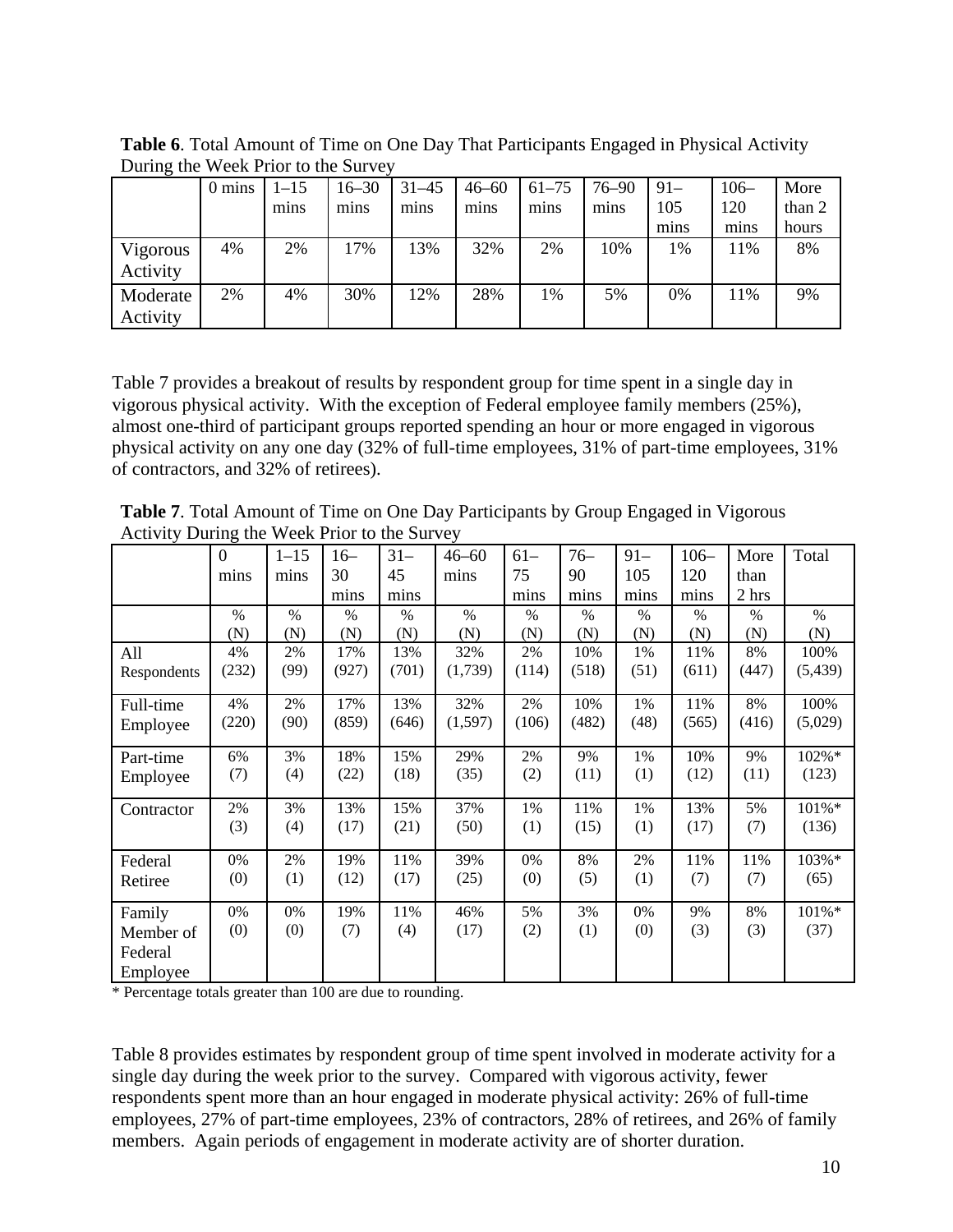|             | $\Omega$ | $1 - 15$ | $16 - 30$ | $31 - 45$ | $46 - 60$     | $61 -$ | $76-$ | $91 -$ | $106 -$ | More  | Total   |
|-------------|----------|----------|-----------|-----------|---------------|--------|-------|--------|---------|-------|---------|
|             | mins     | mins     | mins      | mins      | mins          | 75     | 90    | 105    | 120     | than  |         |
|             |          |          |           |           |               | mins   | mins  | mins   | mins    | 2 hrs |         |
|             | $\%$     | $\%$     | $\%$      | $\%$      | $\frac{0}{0}$ | $\%$   | $\%$  | $\%$   | $\%$    | $\%$  | $\%$    |
|             | (N)      | (N)      | (N)       | (N)       | (N)           | (N)    | (N)   | (N)    | (N)     | (N)   | (N)     |
| All         | 2%       | 4%       | 30%       | 12%       | 28%           | 1%     | 5%    | 0%     | 11%     | 9%    | 102%*   |
| Respondents | (90)     | (218)    | (1,828)   | (727)     | (1,735)       | (61)   | (285) | (21)   | (665)   | (530) | (4,756) |
| Full-time   | 2%       | 3%       | 30%       | 12%       | 28%           | 1%     | 5%    | 0%     | 11%     | 9%    | 101%*   |
| Employee    | (84)     | (196)    | (1,701)   | (676)     | (1, 595)      | (59)   | (273) | (18)   | (614)   | (486) | (5,702) |
| Part-time   | 2%       | 6%       | 29%       | 10%       | 28%           | 1%     | 4%    | 1%     | 10%     | 11%   | 102%*   |
| Employee    | (3)      | (8)      | (42)      | (15)      | (39)          | (1)    | (5)   | (1)    | (14)    | (16)  | (144)   |
| Contractor  | 1%       | 4%       | 27%       | 9%        | 37%           | 0%     | 2%    | 0%     | 14%     | 7%    | 101%*   |
|             | (1)      | (5)      | (39)      | (13)      | (53)          | (0)    | (3)   | (0)    | (20)    | (10)  | (144)   |
| Federal     | 0%       | 11%      | 21%       | 10%       | 31%           | 0%     | 3%    | 3%     | 14%     | 8%    | 101%*   |
| Retiree     | (0)      | (8)      | (15)      | (7)       | (22)          | (0)    | (2)   | (2)    | (10)    | (6)   | (72)    |
| Family      | 0%       | 2%       | 27%       | 12%       | 32%           | 0%     | 2%    | 0%     | 12%     | 12%   | 99%*    |
| Member of   | (0)      | (1)      | (11)      | (5)       | (13)          | (0)    | (1)   | (0)    | (5)     | (5)   | (41)    |
| Federal     |          |          |           |           |               |        |       |        |         |       |         |
| Employee    |          |          |           |           |               |        |       |        |         |       |         |

<span id="page-11-0"></span>**Table 8**. Total Amount of Time on One Day Participants by Group Engaged in Moderate Activity During the Week Prior to the Survey

\* Percentage totals greater or less than 100 are due to rounding.

#### *Behaviors and Attitudes*

Items in the twelve month survey examined behavior changes toward an overall healthy lifestyle due to participation in the Challenge. Demonstrated in Table 9, over half of the participants reported that they are more likely to look for ways to fit physical activity into the day (55%) and to try to eat a healthy diet (51%). No more than 1% of participants stated that that they were less likely to engage in the above behaviors, suggesting that participants perceive themselves as more likely to promote and engage in healthy behaviors since participating in the Challenge.

**Table 9**. Since participating in the Challenge, are you *more likely, about as likely, or less likely* to do the following?

|                                                     | <b>Less</b><br>likely | About as<br>likely | <b>More</b><br>likely | <b>Total</b> |
|-----------------------------------------------------|-----------------------|--------------------|-----------------------|--------------|
| Look for ways to fit physical activity into the day | 1%                    | 44%                | 55%                   | 100%         |
| Try to eat a healthy diet                           | 1%                    | 48%                | 51%                   | 100%         |

Attitudes are expected to change with experience; they are generally positive or negative, representing someone's degree of like or dislike for a person, thing or so on. Moreover, awareness is thought to shape attitudes. The survey contained items to assess both attitudes and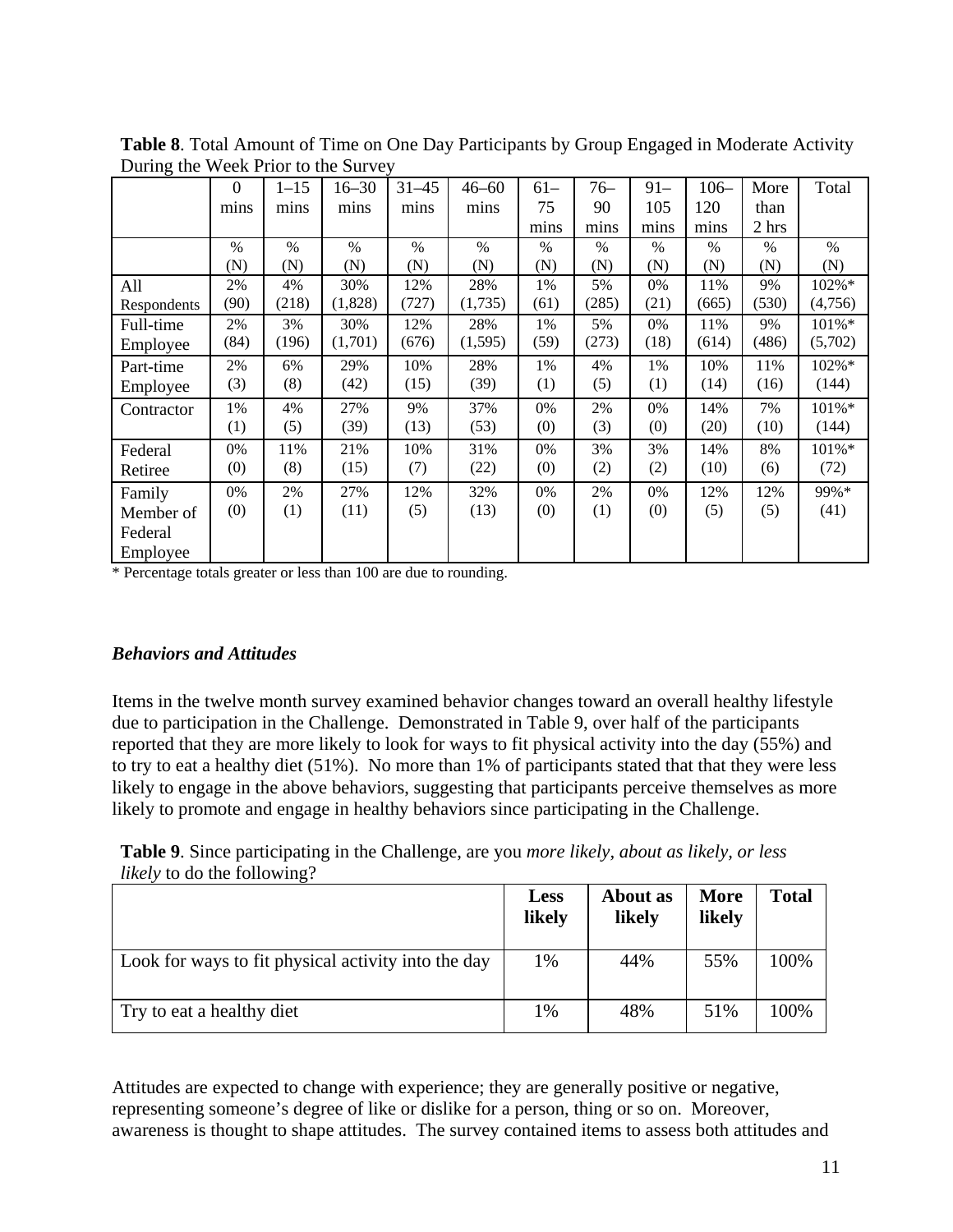<span id="page-12-0"></span>awareness. Demonstrated in Table 10, 50% of respondents were more likely to enjoy being physically active and 49% were more likely to be aware of the benefits of physical activity. Results suggest that the Challenge may have had a beneficial influence on shaping positive attitudes among many participants.

| Since participating in the Challenge, are you<br>more likely, about as likely, or less likely to do<br>the following? | Less<br>likely | About as<br>likely | <b>More</b><br>likely | <b>Total</b> |
|-----------------------------------------------------------------------------------------------------------------------|----------------|--------------------|-----------------------|--------------|
| Be aware of the benefits of physical activity                                                                         | 1%             | 50%                | 49%                   | $101\%$ *    |
| Enjoy being physically active                                                                                         | 1%             | 49%                | 50 %                  | 100%         |

### **Table 10**. Attitude and Awareness Since the Challenge

\* Percentage totals greater than 100 are due to rounding.

### *Motivation to Change*

Actual behavior change occurs to the extent individuals are motivated to change. The survey included several items to assess how participant motivation was influenced by the Challenge. Table 11 shows more than half of respondents to the survey were more likely to feel motivated to engage in physical activity since the Challenge. Slightly fewer (44%) were more likely to encourage or be encouraged by a coworker to be active.

| Twore II. Hooppoing Hour anon for Change<br>Since participating in the Challenge, are you<br>more likely, about as likely, or less likely to do<br>the following? | <b>Less</b><br>likely | About as<br>likely | <b>More</b><br>likely | <b>Total</b> |
|-------------------------------------------------------------------------------------------------------------------------------------------------------------------|-----------------------|--------------------|-----------------------|--------------|
| Feel motivated to be physically active                                                                                                                            | 1%                    | 47%                | 52%                   | 100%         |
| Encourage or be encouraged by a co-worker to<br>be physically active                                                                                              | 6%                    | 51%                | 44%                   | $101\% *$    |

### **Table 11**. Assessing Motivation for Change

\* Percentage totals greater than 100 are due to rounding.

Participants also indicated whether certain factors motivated them to maintain or increase their levels of physical activity. As displayed in Table 12, 86% of participants were motivated by a desire to improve their overall health. Other motivating factors that were reported by a majority of the participants include a desire to improve their energy levels and/or alleviate stress (74%) and a desire to lose weight (69%). However, far fewer (25%) noted that they were motivated by a desire to maintain or increase the physical activity level they achieved through the Challenge, and just 10% were motivated by another program similar to the HealthierFeds Challenge.

See Appendix B for responses to each item displayed in Table 12 by survey respondent group (e.g., Federal employee, retiree). Patterning of results suggests that the Challenge had a positive affect on expressed participant motivation.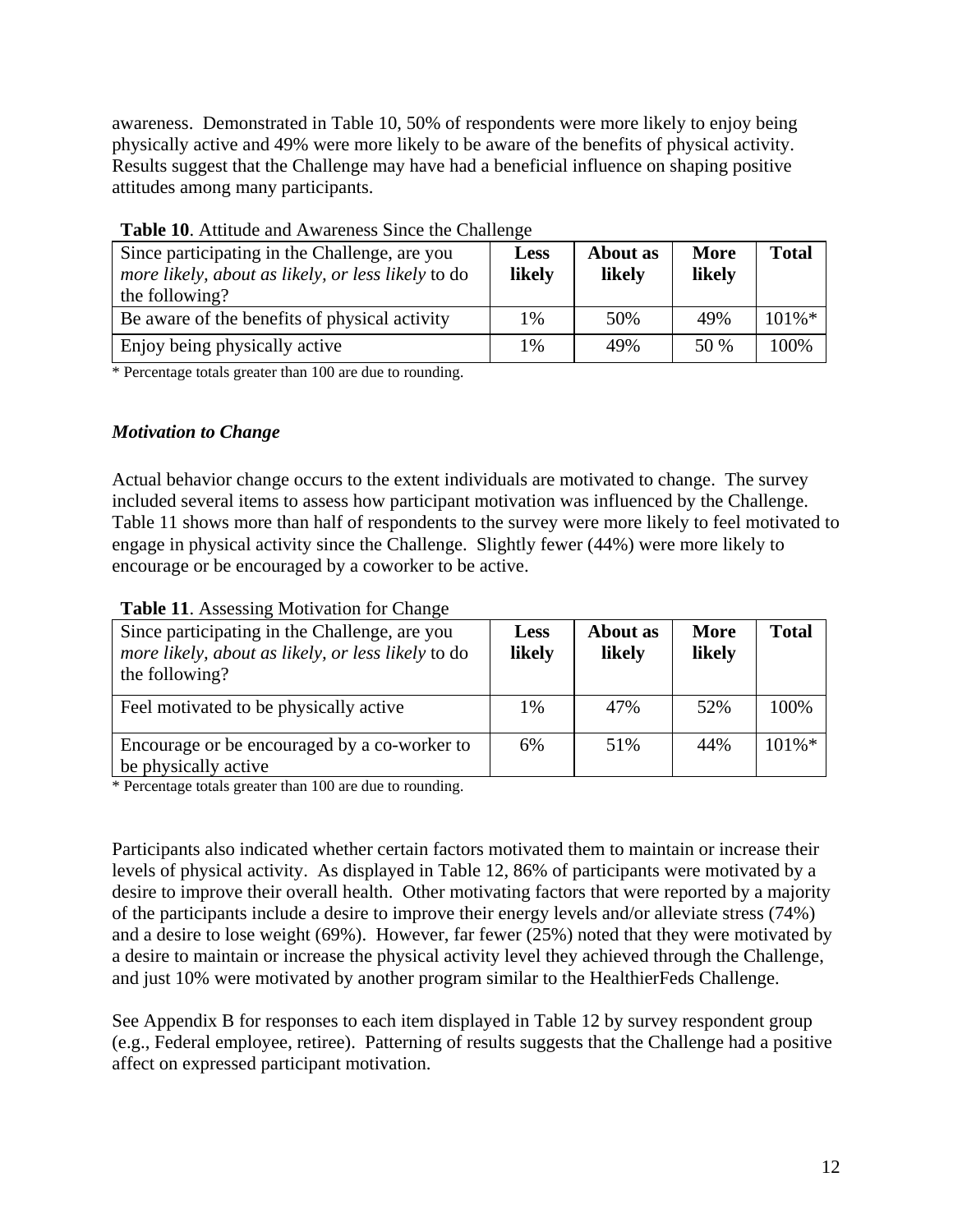| What motivates you to maintain or increase your level of physical<br>activity? | <b>Percent</b><br>(N) |
|--------------------------------------------------------------------------------|-----------------------|
|                                                                                |                       |
| A desire to improve overall health                                             | 86%                   |
|                                                                                | (6,101)               |
| A desire to improve my energy level and/or alleviate stress                    | 74%                   |
|                                                                                | (5,254)               |
| A desire to lose weight                                                        | 69%                   |
|                                                                                | (4,906)               |
| A desire to maintain or increase the physical activity level I've achieved     | 25%                   |
| through the Challenge                                                          | (1,747)               |
| Another program like the HealthierFeds Physical Activity Challenge             | 10%                   |
|                                                                                | (680)                 |
| Physician's recommendation that I get more exercise                            | 16%                   |
|                                                                                | (1,122)               |
| None of the Above                                                              | 3%                    |
|                                                                                | (210)                 |

**Table 12**. Factors Motivating Participants to Maintain Or Increase Physical Activity Levels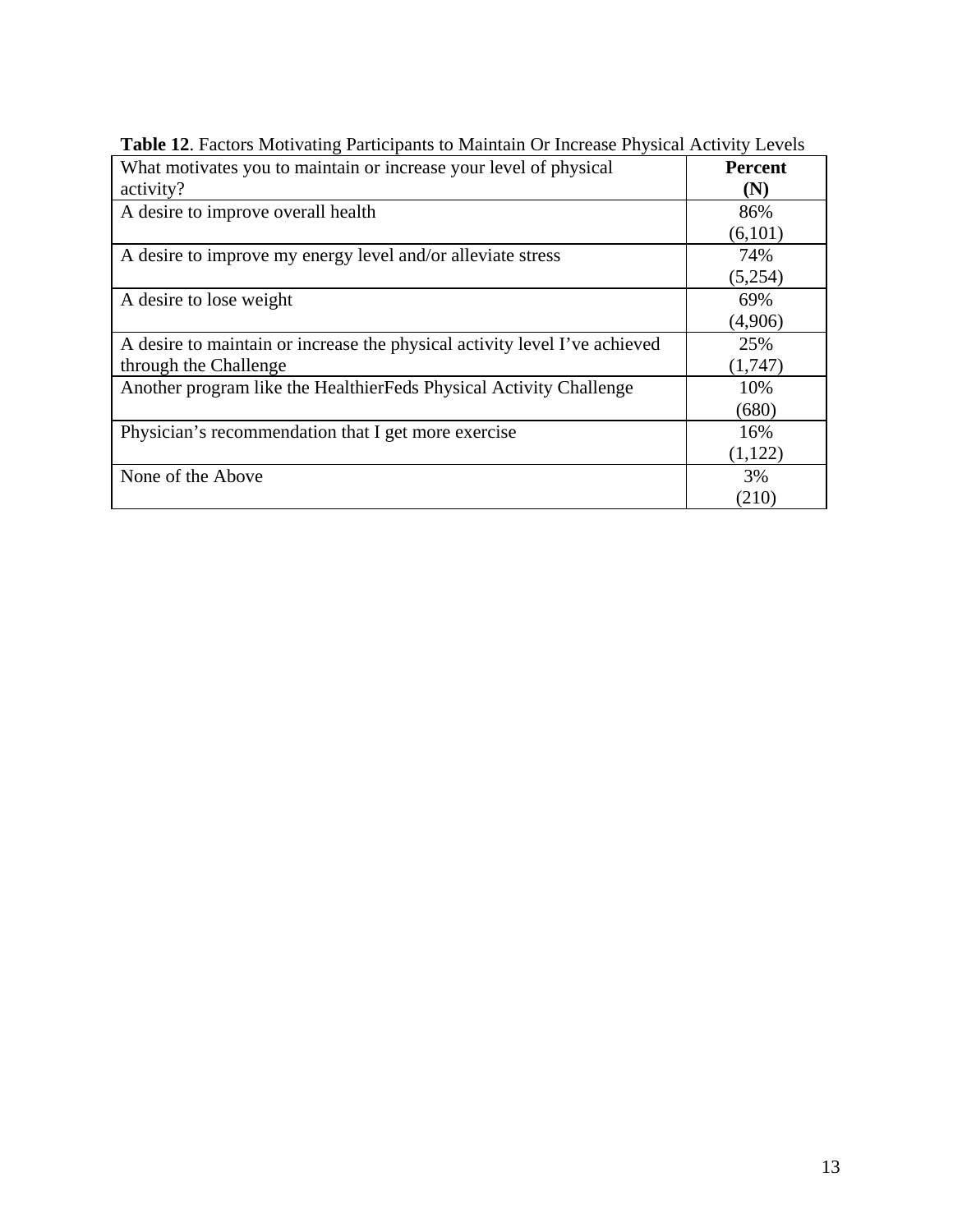# <span id="page-14-0"></span>Appendix A

### **HealthierFeds Physical Activity Challenge Survey - 12 Month**

1. Are you a: (*Select one answer*.)

| Full-time employee?                |
|------------------------------------|
| Contractor?                        |
| Part-time employee?                |
| <b>Federal Retiree?</b>            |
| Family Member of Federal Employee? |

2. During the last 7 days, on how many days did you do vigorous physical activities like heavy lifting, digging, aerobics, or fast bicycling?

| Number<br>of Days |  |  |  |  |  |  |  |
|-------------------|--|--|--|--|--|--|--|
|                   |  |  |  |  |  |  |  |

3. How much time did you usually spend doing vigorous physical activities on one of those days? (*Responses recorded by respondent in hours/minutes*.)

4. During the last 7 days, on how many days did you do moderate physical activities like carrying light loads, bicycling at a regular pace, walking, or doubles tennis?

| $\sim$ $\sim$<br>Number of Days |  |  |  |  |  |  |  |
|---------------------------------|--|--|--|--|--|--|--|
|                                 |  |  |  |  |  |  |  |

5. How much time did you usually spend doing moderate physical activities on one of those days? (*Responses recorded by respondent in hours/minutes*.)

6. Since participating in the Challenge, are you *more likely, about as likely, or less likely* to do the following?

| Be aware of the benefits of physical activity                     |
|-------------------------------------------------------------------|
| Feel motivated to be physically active                            |
| Look for ways to fit physical activity into my day                |
| Encourage or be encouraged by a co-worker to be physically active |
| Enjoy being physically active                                     |
| Try to eat healthy                                                |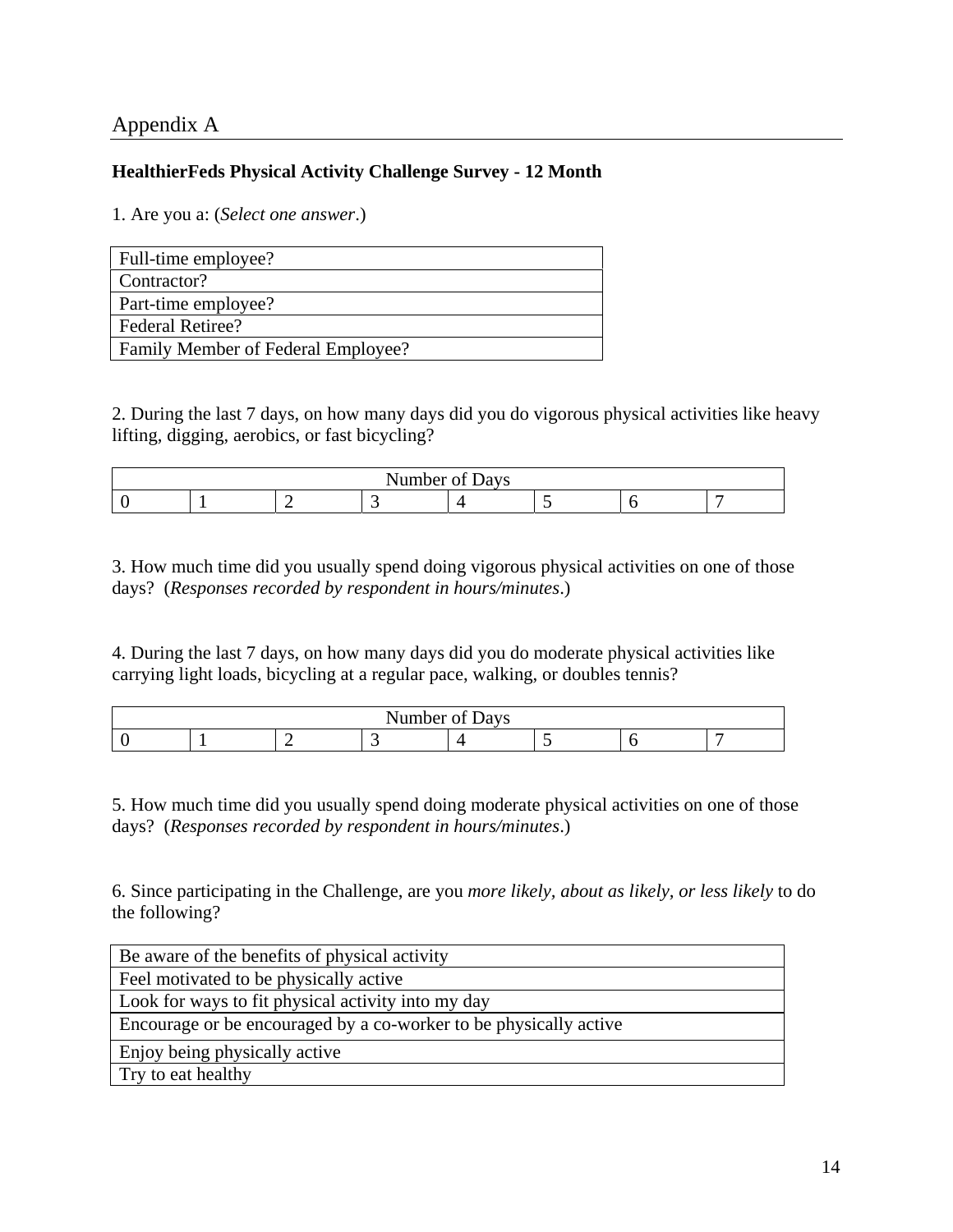7. Compared to six months ago, how much physical activity are you engaged in now?

| The Same Amount |  |
|-----------------|--|
| More            |  |
| Less            |  |

8. What motivates you to maintain or increase your level of physical activity (*select all that apply*)?

| A desire to improve my overall health                                               |
|-------------------------------------------------------------------------------------|
| A desire to improve my energy level and/or alleviate stress                         |
| A desire to lose weight                                                             |
| A desire to maintain or increase the physical activity level I achieved through the |
| Challenge                                                                           |
| My physician's recommendation that I get more exercise                              |
| Another program like the HealthierFeds Physical Activity Challenge                  |
| None of the Above                                                                   |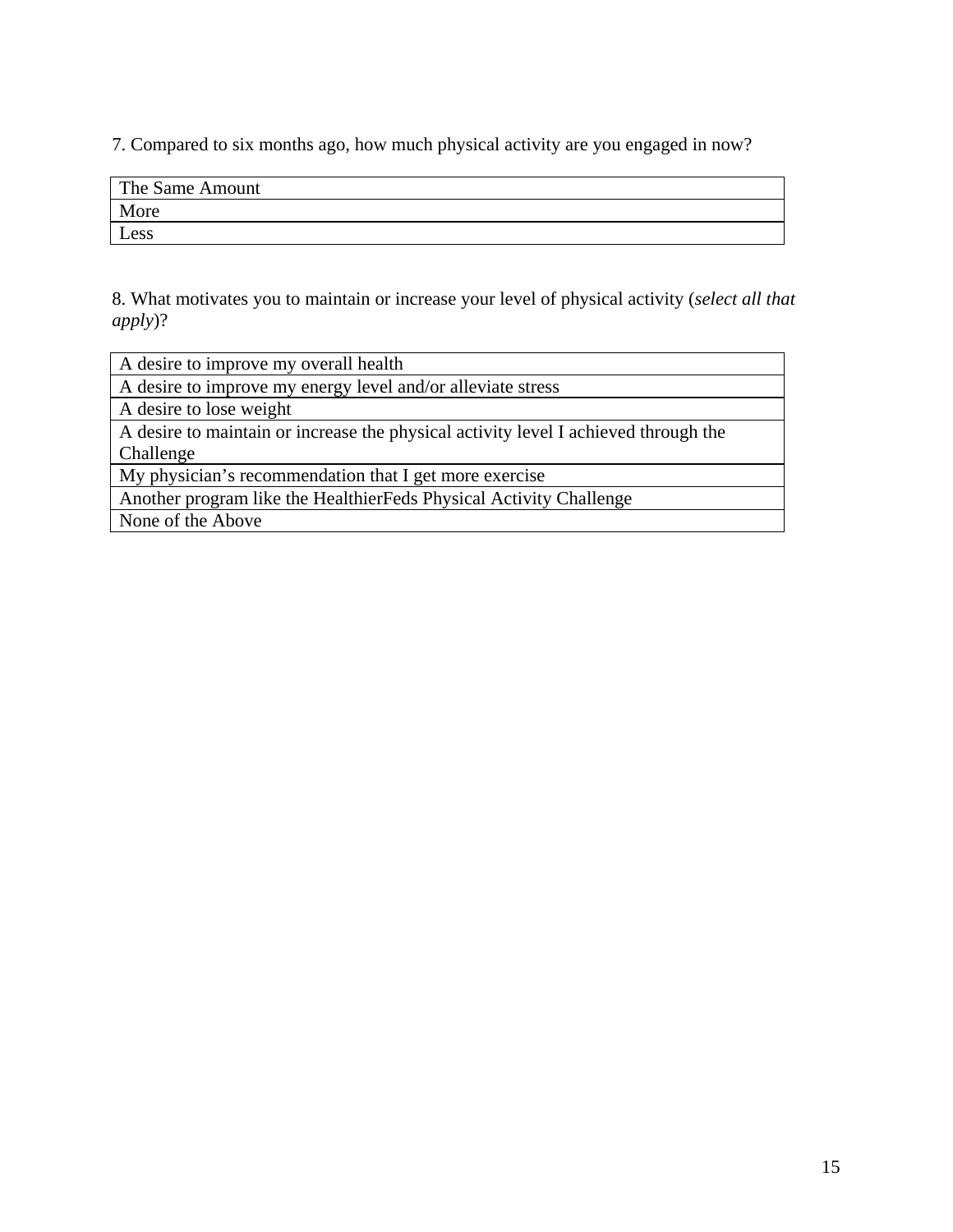# <span id="page-16-0"></span>Appendix B

### **Motivation Items by Survey Respondent Group (e.g., full-time employee, retiree)**

Since participating in the Challenge, are you *more likely, about as likely, or less likely* to look for ways to fit physical activity into your day?

|                                   | <b>Less</b>   | About as      | More          | <b>Total</b> |
|-----------------------------------|---------------|---------------|---------------|--------------|
|                                   | <b>Likely</b> | <b>Likely</b> | <b>Likely</b> |              |
|                                   | Percent       | Percent       | Percent       | Percent      |
|                                   | (N)           | (N)           | (N)           | (N)          |
| All Respondents                   | $1\%$         | 44%           | 55%           | 100\%        |
|                                   | (96)          | (3,027)       | (3,800)       | (6,923)      |
| Full-time Employee                | 1%            | 44%           | 55%           | 100%         |
|                                   | (92)          | (2,803)       | (3,505)       | (6,400)      |
| Part-time Employee                | 1%            | 41%           | 58%           | 100%         |
|                                   | (2)           | (66)          | (92)          | (160)        |
| Contractor                        | 1%            | 49%           | 51%           | $101\%*$     |
|                                   | (1)           | (82)          | (86)          | (169)        |
| <b>Federal Retiree</b>            | 1%            | 51%           | 48%           | 100%         |
|                                   | (1)           | (41)          | (38)          | (80)         |
| Family Member of Federal Employee | 1%            | 44%           | 55%           | 100%         |
|                                   | (0)           | (14)          | (32)          | (46)         |

(N) indicates number of respondents.

\* Percentage totals greater than 100 are due to rounding.

Since participating in the Challenge, are you *more likely, about as likely, or less likely* to feel motivated to be physically active?

|                                   | <b>Less</b>   | About as      | <b>More</b>   | <b>Total</b> |
|-----------------------------------|---------------|---------------|---------------|--------------|
|                                   | <b>Likely</b> | <b>Likely</b> | <b>Likely</b> |              |
|                                   | Percent       | Percent       | Percent       | Percent      |
|                                   | (N)           | (N)           | (N)           | (N)          |
| All Respondents                   | 1%            | 47%           | 52%           | 100%         |
|                                   | (93)          | (3,265)       | (3,602)       | (6,960)      |
| Full-time Employee                | 1%            | 47%           | 52%           | 100%         |
|                                   | (87)          | (3,026)       | (3,320)       | (6, 433)     |
| Part-time Employee                | 1%            | 41%           | 58%           | 100%         |
|                                   | (2)           | (66)          | (92)          | (160)        |
| Contractor                        | 2%            | 54%           | 44%           | 100%         |
|                                   | (3)           | (92)          | (76)          | (171)        |
| <b>Federal Retiree</b>            | 0%            | 49%           | 51%           | 100%         |
|                                   | (0)           | (40)          | (41)          | (81)         |
| Family Member of Federal Employee | $0\%$         | 39%           | 61%           | 100%         |
|                                   | (0)           | (18)          | (28)          | (46)         |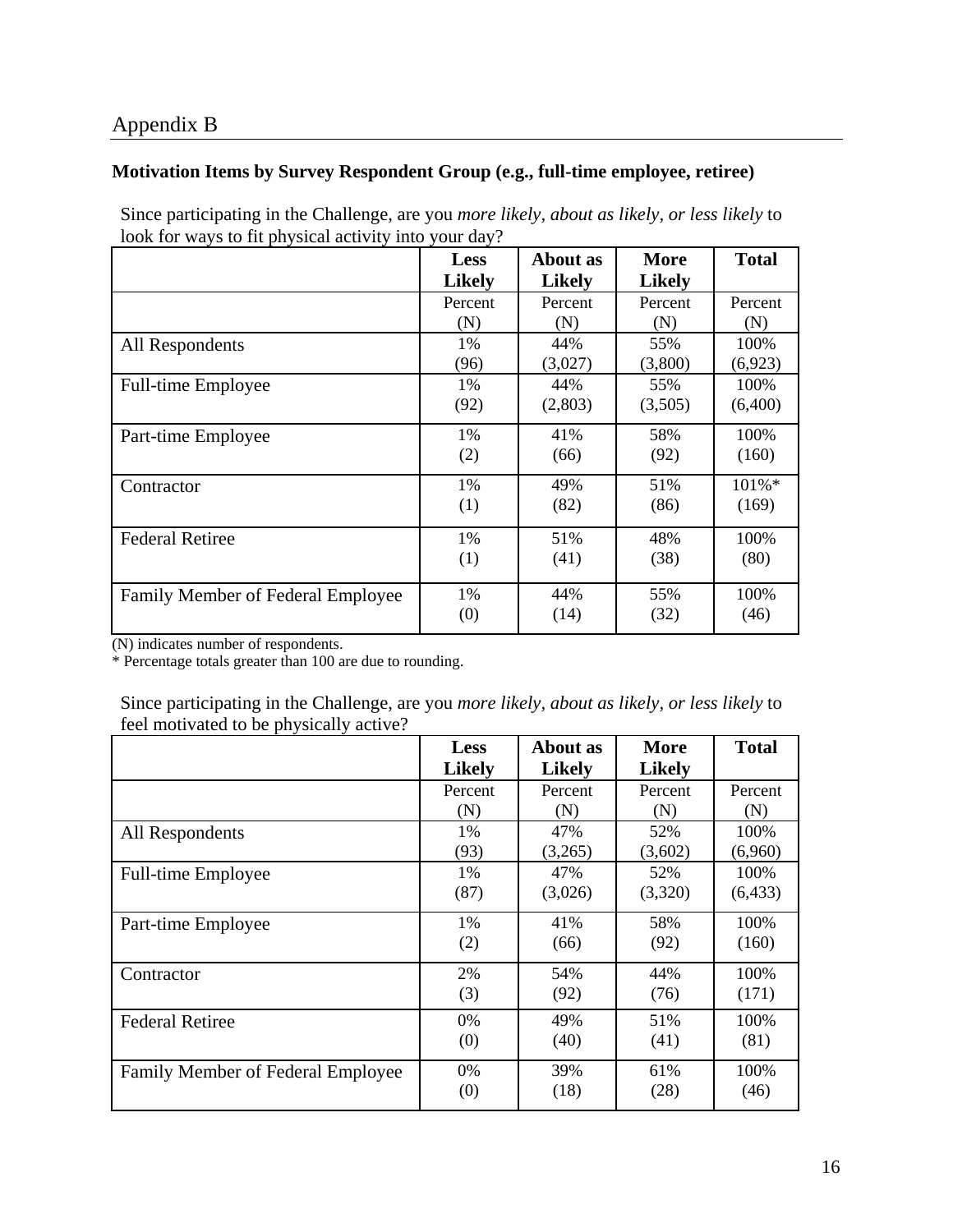|                                   | <b>Less</b>   | About as      | More          | <b>Total</b> |
|-----------------------------------|---------------|---------------|---------------|--------------|
|                                   | <b>Likely</b> | <b>Likely</b> | <b>Likely</b> |              |
|                                   | Percent       | Percent       | Percent       | Percent      |
|                                   | (N)           | (N)           | (N)           | (N)          |
| All Respondents                   | 1%            | 50%           | 50%           | $101\%*$     |
|                                   | (45)          | (3, 453)      | (3,470)       | (6,968)      |
| <b>Full-time Employee</b>         | 1%            | 50%           | 50%           | $101\%*$     |
|                                   | (42)          | (3,194)       | (3,208)       | (6, 444)     |
| Part-time Employee                | 1%            | 48%           | 52%           | $101\%*$     |
|                                   | (1)           | (75)          | (82)          | (158)        |
| Contractor                        | $1\%$         | 57%           | 43%           | $101\%*$     |
|                                   | (1)           | (96)          | (73)          | (170)        |
| <b>Federal Retiree</b>            | 0%            | 49%           | 51%           | 100%         |
|                                   | (0)           | (40)          | (42)          | (82)         |
| Family Member of Federal Employee | 0%            | 43%           | 57%           | 100%         |
|                                   | (0)           | (20)          | (26)          | (46)         |

Since participating in the Challenge, are you *more likely, about as likely, or less likely* to be aware of the benefits of physical activity?

\* Percentage totals greater than 100 are due to rounding.

| Since participating in the Challenge, are you <i>more likely, about as likely, or less likely</i> to |
|------------------------------------------------------------------------------------------------------|
| encourage or be encouraged by a coworker to be physically active?                                    |

|                                   | <b>Less</b>   | About as      | More          | <b>Total</b> |
|-----------------------------------|---------------|---------------|---------------|--------------|
|                                   | <b>Likely</b> | <b>Likely</b> | <b>Likely</b> |              |
|                                   | Percent       | Percent       | Percent       | Percent      |
|                                   | (N)           | (N)           | (N)           | (N)          |
| All Respondents                   | 4%            | 52%           | 44%           | 100%         |
|                                   | (294)         | (3,609)       | (3,016)       | (6,919)      |
| <b>Full-time Employee</b>         | 5%            | 52%           | 44%           | 101%*        |
|                                   | (262)         | (3,356)       | (2,782)       | (4,169)      |
| Part-time Employee                | 5%            | 50%           | 45%           | 100%         |
|                                   | (8)           | (78)          | (70)          | (156)        |
| Contractor                        | 6%            | 47%           | 46%           | 99%*         |
|                                   | (11)          | (81)          | (79)          | (171)        |
| <b>Federal Retiree</b>            | 4%            | 56%           | 41%           | $101\%*$     |
|                                   | (3)           | (45)          | (33)          | (81)         |
| Family Member of Federal Employee | 9%            | 49%           | 42%           | 100%         |
|                                   | (4)           | (22)          | (19)          | (45)         |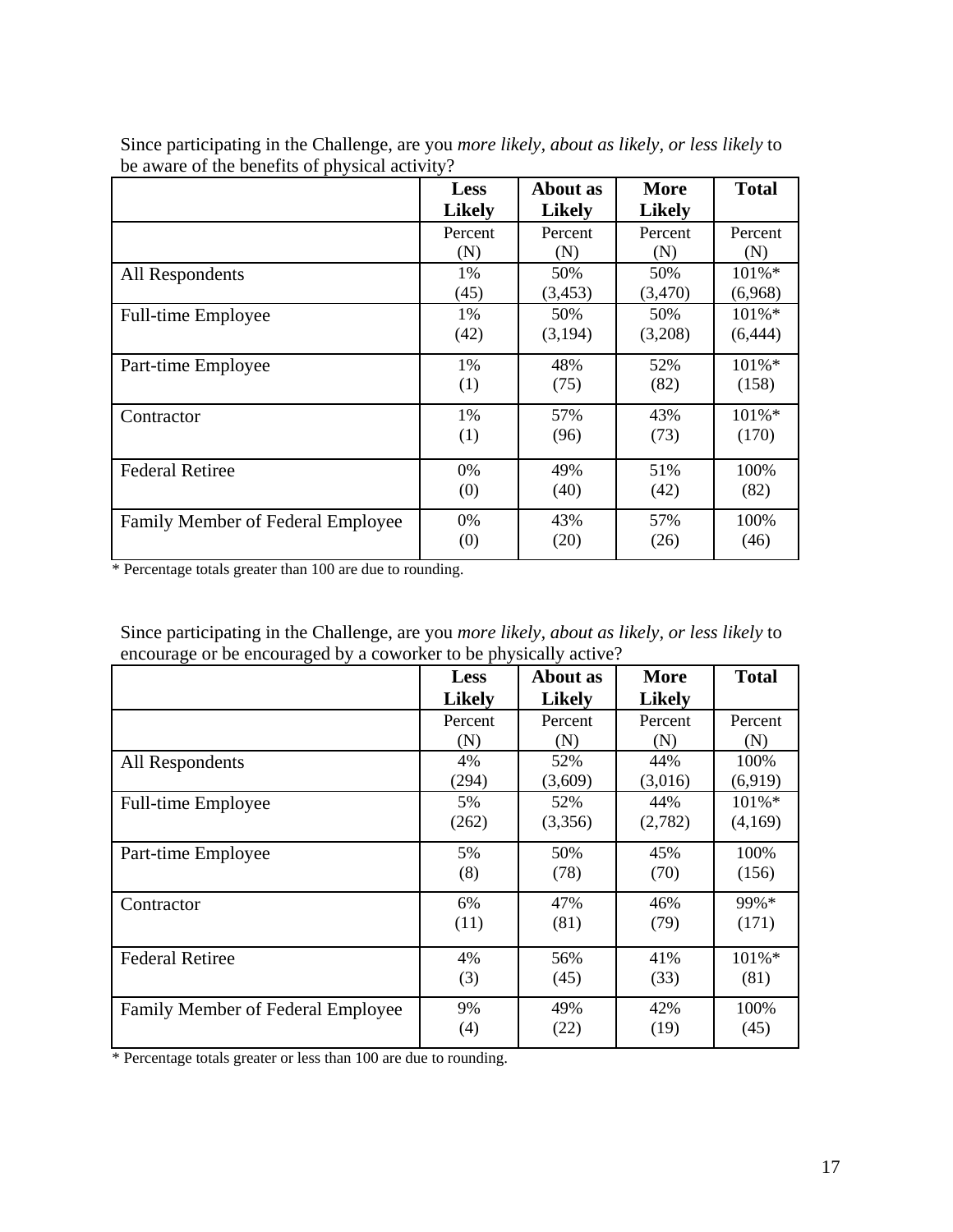|                                   | <b>Less</b>   | About as      | More          | <b>Total</b> |
|-----------------------------------|---------------|---------------|---------------|--------------|
|                                   | <b>Likely</b> | <b>Likely</b> | <b>Likely</b> |              |
|                                   | Percent       | Percent       | Percent       | Percent      |
|                                   | (N)           | (N)           | (N)           | (N)          |
| All Respondents                   | 1%            | 50%           | 49%           | 100%         |
|                                   | (74)          | (3,450)       | (3,409)       | (6,933)      |
| <b>Full-time Employee</b>         | 1%            | 50%           | 49%           | 100%         |
|                                   | (71)          | (3,193)       | (3,145)       | (6,409)      |
| Part-time Employee                | $0\%$         | 54%           | 46%           | 100%         |
|                                   | (0)           | (87)          | (73)          | (160)        |
| Contractor                        | 1%            | 47%           | 52%           | 100\%        |
|                                   | (2)           | (80)          | (89)          | (171)        |
| <b>Federal Retiree</b>            | 0%            | 49%           | 51%           | 100%         |
|                                   | (0)           | (40)          | (41)          | (81)         |
| Family Member of Federal Employee | 0%            | 47%           | 53%           | 100%         |
|                                   | (0)           | (21)          | (24)          | (45)         |

Since participating in the Challenge, are you *more likely, about as likely, or less likely* to enjoy being physically active?

Since participating in the Challenge, are you *more likely, about as likely, or less likely* to try to eat healthy?

|                                   | <b>Less</b>   | <b>About as</b> | <b>More</b>   | <b>Total</b> |
|-----------------------------------|---------------|-----------------|---------------|--------------|
|                                   | <b>Likely</b> | <b>Likely</b>   | <b>Likely</b> |              |
|                                   | Percent       | Percent         | Percent       | Percent      |
|                                   | (N)           | (N)             | (N)           | (N)          |
| All Respondents                   | 1%            | 48%             | 51%           | 100%         |
|                                   | (61)          | (3,352)         | (3,506)       | (6,919)      |
| <b>Full-time Employee</b>         | 1%            | 49%             | 51%           | $101\%*$     |
|                                   | (57)          | (3,108)         | (3,231)       | (6,396)      |
| Part-time Employee                | 1%            | 47%             | 52%           | 100%         |
|                                   | (1)           | (75)            | (83)          | (159)        |
| Contractor                        | 2%            | 47%             | 52%           | 101%*        |
|                                   | (3)           | (80)            | (88)          | (171)        |
| <b>Federal Retiree</b>            | 0%            | 56%             | 44%           | 100%         |
|                                   | (0)           | (45)            | (35)          | (80)         |
| Family Member of Federal Employee | 0%            | 35%             | 65%           | 100%         |
|                                   | (0)           | (16)            | (30)          | (46)         |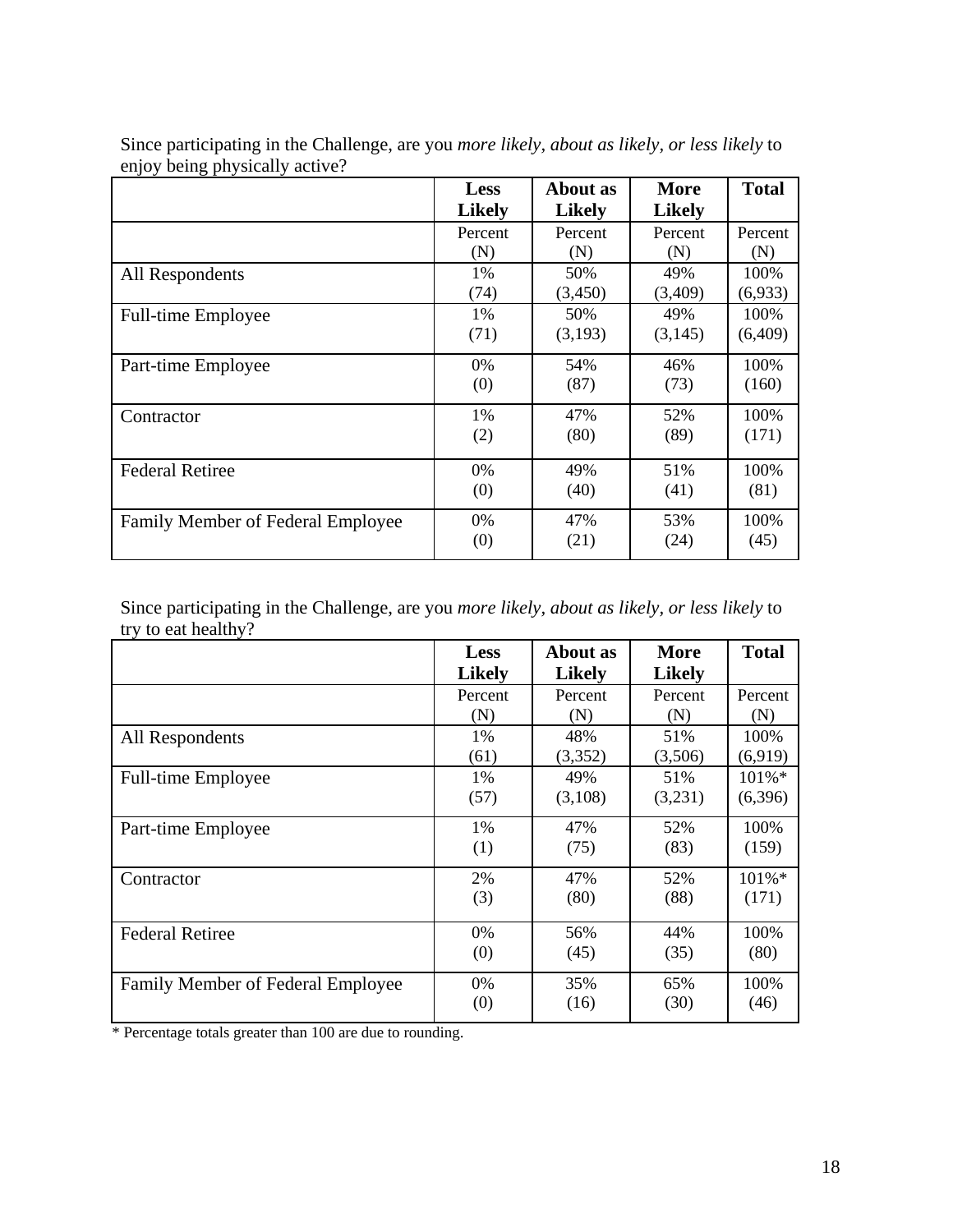# <span id="page-19-0"></span>Appendix C

# **HealthierFeds Physical Activity Challenge Survey – Six Month Survey Results**

Sponsored by OPM, Department of Health and Human Services, and the President's Council on Physical Fitness and Sports, the HealthierFeds Challenge took place from January 22 through March 18, 2007. HealthierFeds is based on the premise that chronic disease can be prevented through modest exercise. The purpose of the Challenge was to promote health by facilitating positive changes in physical activity among participants. Successful participants engaged in physical activity for 30 minutes per day, five or more days per week for a period of six weeks.

Six months after the Challenge, changes in participant physical activity behaviors, related attitudes and motivation were assessed by an 8-item survey. The survey was administered by the Work/Life Group of OPM's Center for Employee and Family Support Policy, Division for Strategic Human Resources Policy. The survey asked questions about the amount and intensity of physical activity, behaviors and attitudes toward physical activity, and what motivates participants to keep physically active. Respondents included eligible Challenge participants: fulltime Federal employees, part-time Federal employees, contractors, retirees, and family members of Federal employees. A total of 27,000 surveys were administered and 4,642 Challenge participants completed the survey (with undeliverables of 646, the response rate was calculated as 18%).

OPM's Assessment Services Branch, Center for Talent Services in the Division for HR Products and Services analyzed and reported on the twelve month HealthierFeds Physical Activity Challenge Survey. The six month survey was also analyzed (not included in the agreement and so included as appendix) and results are provided below for comparison. Item wording appears in each table; frequencies and percentages are displayed for each item and by respondent group.

|                                          | Percent                    |
|------------------------------------------|----------------------------|
|                                          | $\left( \mathbf{N}\right)$ |
| Full-time Employee                       | 92%                        |
|                                          | (4,268)                    |
| Part-time Employee                       | 3%                         |
|                                          | (136)                      |
| Contractor                               | 3%                         |
|                                          | (129)                      |
| <b>Federal Retiree</b>                   | 1%                         |
|                                          | (57)                       |
| <b>Family Member of Federal Employee</b> | 1%                         |
|                                          | (52)                       |
| Total                                    | 100%                       |
|                                          | (4,642)                    |

| 1. Are you a: |  |
|---------------|--|
|---------------|--|

(N) indicates number of respondents.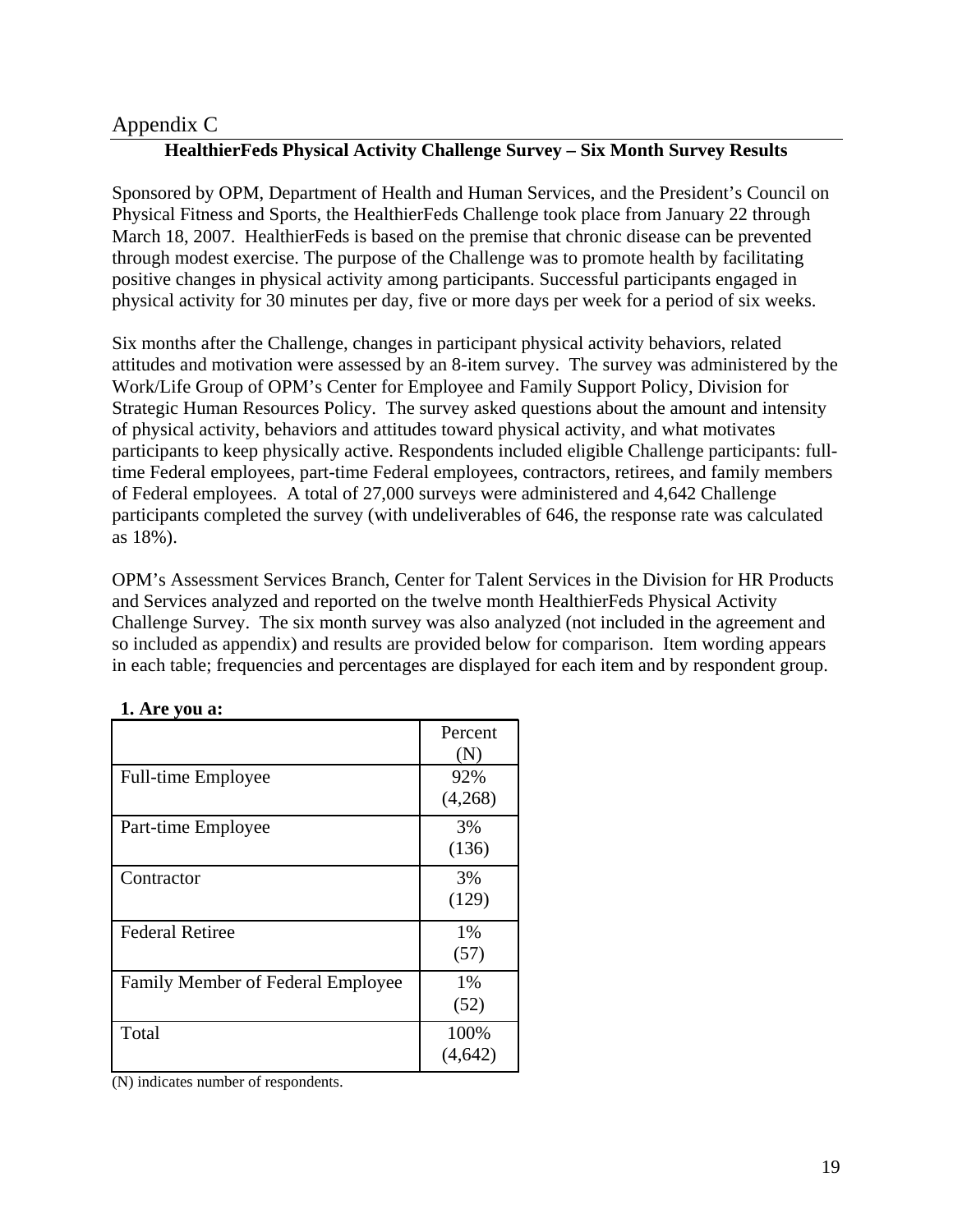**2. During the last 7 days, on how many days did you do vigorous physical activities like heavy lifting, digging, aerobics, or fast bicycling?** 

|             |         |       |                            | ⌒                          |           |                              | O         |       | Total     |
|-------------|---------|-------|----------------------------|----------------------------|-----------|------------------------------|-----------|-------|-----------|
|             | %       | $\%$  | %                          | %                          | %         | %                            | %         | %     | Percent   |
|             | (N)     | (N)   | $\left( \mathrm{N}\right)$ | $\left( \mathrm{N}\right)$ | $(\rm N)$ | $(\overline{\rm N})$         | $(\bf N)$ | (N)   | $(\rm N)$ |
| All         | 26%     | 8%    | 13%                        | 17%                        | 12%       | 13%                          | 7%        | 5%    | 101%*     |
| Respondents | (1,211) | (387) | (603)                      | (788)                      | (556)     | (642)                        | (313)     | (256) | (4,756)   |
|             |         |       |                            |                            |           | Average number of total days |           |       | 2.8       |

(N) indicates number of respondents.

\* Percentage totals greater than 100 are due to rounding.

### **Question 2 by Participant Group**

**During the last 7 days, on how many days did you do vigorous physical activities like heavy lifting, digging, aerobics, or fast bicycling?** 

|            | $\overline{0}$ | 1     | $\overline{2}$ | 3     | 4     | 5     | 6     | 7     | Total   |
|------------|----------------|-------|----------------|-------|-------|-------|-------|-------|---------|
|            | $\%$           | $\%$  | $\%$           | $\%$  | $\%$  | $\%$  | $\%$  | $\%$  | Percent |
|            | (N)            | (N)   | (N)            | (N)   | (N)   | (N)   | (N)   | (N)   | (N)     |
| Full-time  | 26%            | 8%    | 13%            | 17%   | 12%   | 13%   | 6%    | 5%    | 100%    |
| Employee   | (1,088)        | (349) | (552)          | (718) | (503) | (561) | (273) | (224) | (4,268) |
| Part-time  | 15%            | 8%    | 14%            | 15%   | 14%   | 18%   | 10%   | 6%    | 100%    |
| Employee   | (21)           | (11)  | (19)           | (20)  | (19)  | (24)  | (14)  | (8)   | (136)   |
|            |                |       |                |       |       |       |       |       |         |
| Contractor | 23%            | 9%    | 12%            | 20%   | 13%   | 19%   | 3%    | 2%    | 101%*   |
|            | (29)           | (11)  | (15)           | (26)  | (17)  | (24)  | (4)   | (3)   | (129)   |
| Federal    | 19%            | 5%    | 9%             | 19%   | 7%    | 16%   | 12%   | 12%   | 99%     |
| Retiree    | (11)           | (3)   | (5)            | (11)  | (4)   | (9)   | (7)   | (7)   | (57)    |
| Family     | 10%            | 14%   | 10%            | 19%   | 12%   | 21%   | 6%    | 10%   | 102%*   |
| Member of  | (5)            | (7)   | (5)            | (10)  | (6)   | (11)  | (3)   | (5)   | (52)    |
| Federal    |                |       |                |       |       |       |       |       |         |
| Employee   |                |       |                |       |       |       |       |       |         |

(N) indicates number of respondents.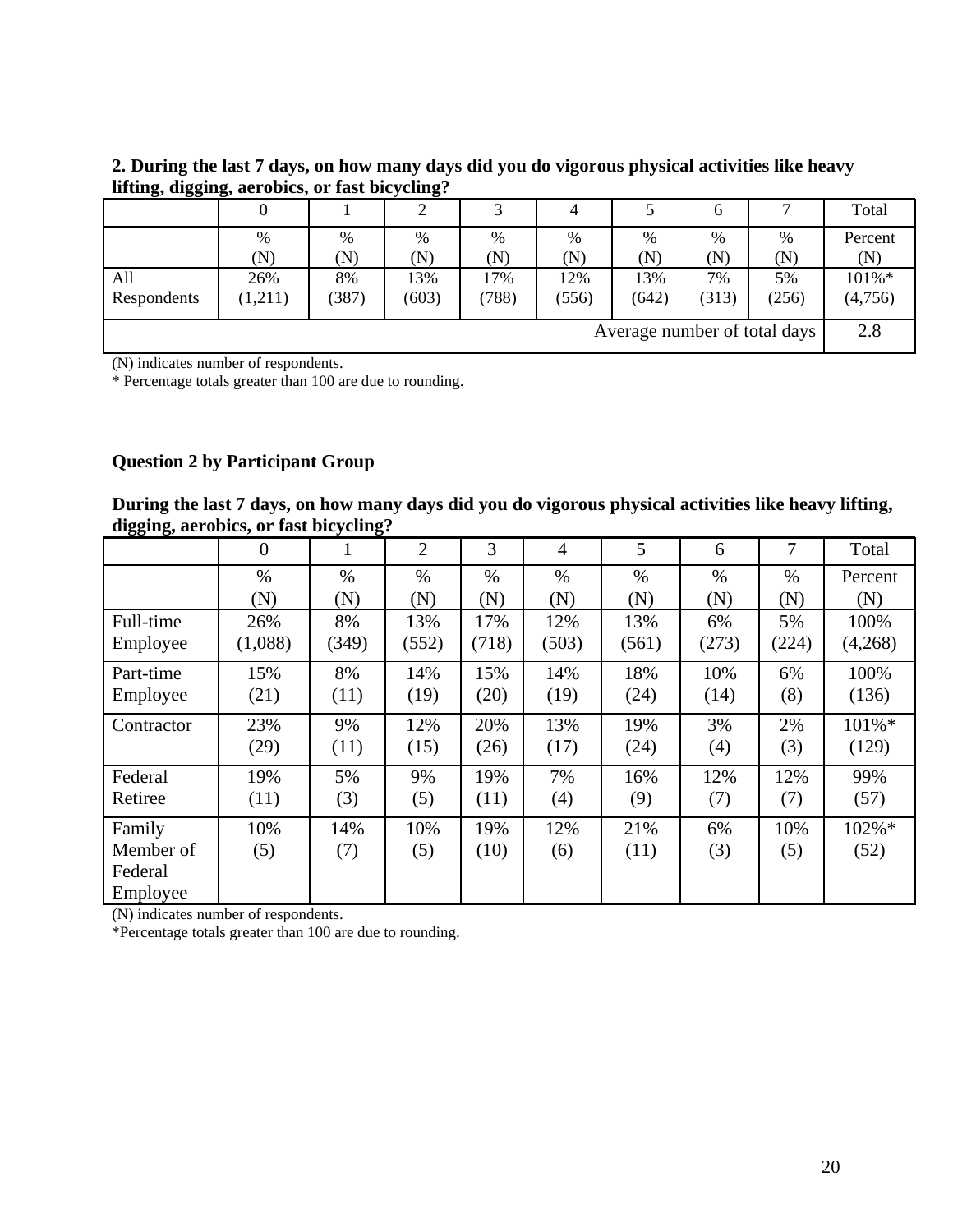**3. How much time did you usually spend doing vigorous physical activities on one of those days? (***Responses recorded by respondent in hours/minutes***.)** 

|                      | mins | mins | $16-$<br>30<br>mins | $31 -$<br>45<br>mins | $46 - 60$<br>mins | $61 -$<br>75<br>mins | $76-$<br>90<br>mins | $91 -$<br>105<br>mins | $106 -$<br>120<br>mins | More<br>than 2<br>hours |
|----------------------|------|------|---------------------|----------------------|-------------------|----------------------|---------------------|-----------------------|------------------------|-------------------------|
| Vigorous<br>Activity | 4%   | 2%   | 16%                 | 14%                  | 34%               | 3%                   | 9%                  | $\frac{9}{6}$         | 10%                    | 7%                      |

# **Question 3 by Participant Group**

**How much time did you usually spend doing vigorous physical activities on one of those days?** 

|            | $\boldsymbol{0}$<br>mins | $1 - 15$<br>mins | $16 - 30$<br>mins | $31 - 45$<br>mins | $46 - 60$<br>mins | $61 - 75$<br>mins | $76 - 90$<br>mins | $91 -$<br>105<br>mins | 106-<br>120<br>mins | More<br>than 2<br>hours | Total    |
|------------|--------------------------|------------------|-------------------|-------------------|-------------------|-------------------|-------------------|-----------------------|---------------------|-------------------------|----------|
|            | $\%$                     | $\%$             | $\%$              | $\%$              | $\%$              | $\%$              | $\%$              | $\%$                  | $\%$                | %                       | $\%$     |
|            | (N)                      | (N)              | (N)               | (N)               | (N)               | (N)               | (N)               | (N)                   | (N)                 | (N)                     | (N)      |
| Full-time  | 4%                       | 2%               | 17%               | 14%               | 34%               | 3%                | 9%                | 1%                    | 10%                 | 7%                      | 101%*    |
| Employee   | (124)                    | (68)             | (545)             | (452)             | (1,09)            | (82)              | (284)             | (23)                  | (336)               | (217)                   | (3,228)  |
|            |                          |                  |                   |                   | 7)                |                   |                   |                       |                     |                         |          |
| Part-time  | 2%                       | 0%               | 19%               | 17%               | 31%               | 3%                | 9%                | 0%                    | 6%                  | 14%                     | $101\%*$ |
| Employee   | (2)                      | (0)              | (22)              | (20)              | (36)              | (3)               | (10)              | (0)                   | (7)                 | (16)                    | (116)    |
| Contractor | 7%                       | 2%               | 9%                | 18%               | 32%               | 5%                | 11%               | 0%                    | 9%                  | 8%                      | 101%*    |
|            | (7)                      | (2)              | (10)              | (19)              | (34)              | (5)               | (12)              | (0)                   | (9)                 | (8)                     | (106)    |
| Federal    | 2%                       | 0%               | 7%                | 9%                | 20%               | 7%                | 13%               | 4%                    | 20%                 | 18%                     | 100%     |
| Retiree    | (1)                      | (0)              | (3)               | (4)               | (9)               | (3)               | (6)               | (2)                   | (9)                 | (8)                     | (45)     |
| Family     | 0%                       | 6%               | 17%               | 23%               | 13%               | 4%                | 11%               | 4%                    | 11%                 | 11%                     | 100%     |
| Member of  | (0)                      | (3)              | (8)               | (11)              | (6)               | (2)               | (5)               | (2)                   | (5)                 | (5)                     | (47)     |
| Federal    |                          |                  |                   |                   |                   |                   |                   |                       |                     |                         |          |
| Employee   |                          |                  |                   |                   |                   |                   |                   |                       |                     |                         |          |

(N) indicates number of respondents.

| 4. During the last 7 days, on how many days did you do moderate physical activities like carrying |
|---------------------------------------------------------------------------------------------------|
| light loads, bicycling at a regular pace, walking, or doubles tennis?                             |

| ັ           | ຼ     |             |                | $\tilde{}$  |          |                              |           |       |         |
|-------------|-------|-------------|----------------|-------------|----------|------------------------------|-----------|-------|---------|
|             | 0     |             | $\bigcap$<br>∠ |             | 4        |                              | 6         |       | Total   |
|             | %t    | %           | %              | %           | $\%$     | $\%$                         | $\%$      | %     | Percent |
|             | (N)   | $({\rm N})$ | (N)            | $({\rm N})$ | $\bf N)$ | $(\overline{\rm N})$         | $(\rm N)$ | (N)   | (N)     |
| All         | 14%   | 8%          | 14%            | 16%         | 10%      | 15%                          | 6%        | 17%   | 100%    |
| Respondents | (677) | (362)       | (684)          | (744)       | (481)    | 712)                         | (287)     | (809) | (4,756) |
|             |       |             |                |             |          | Average number of total days |           |       | 3.5     |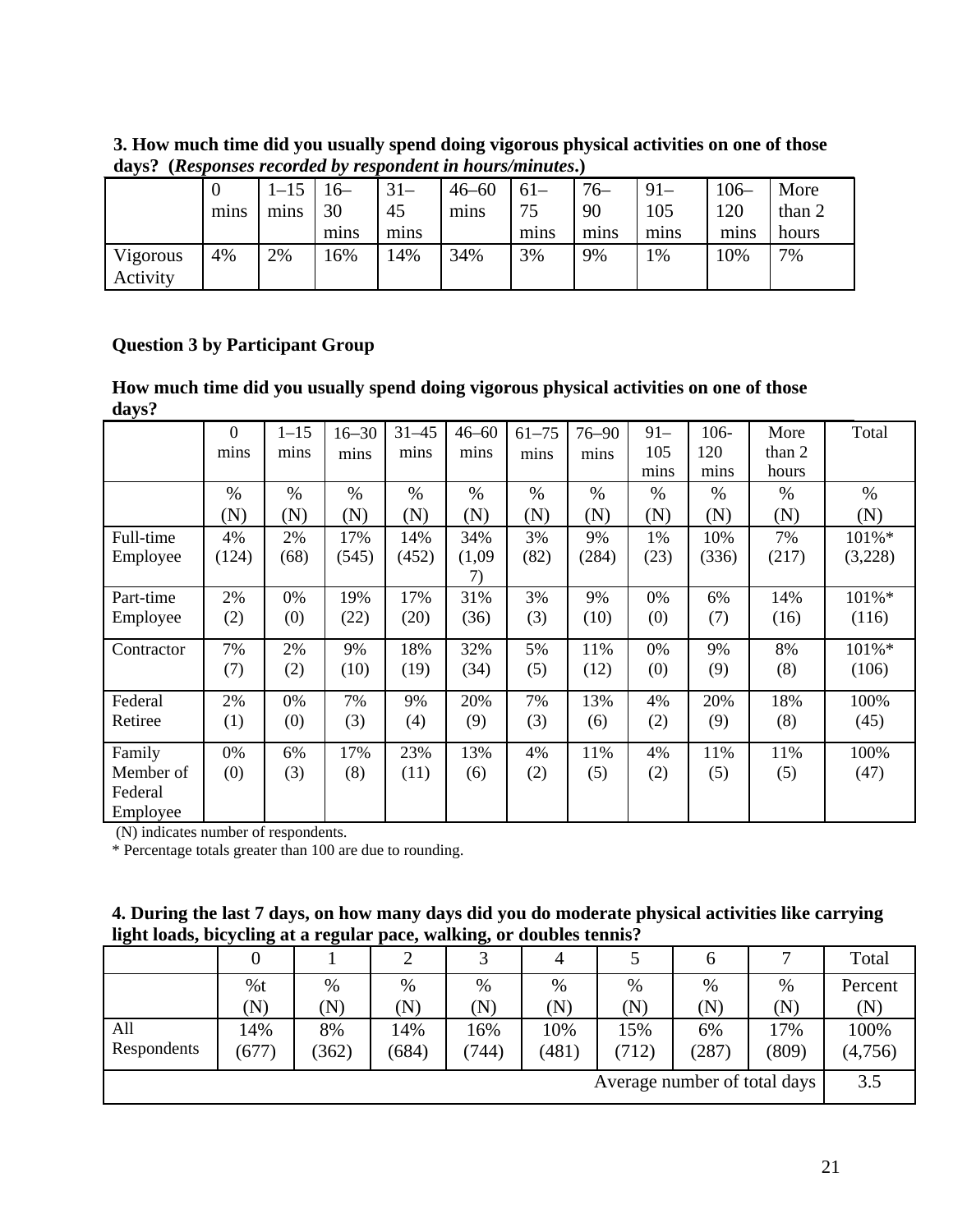# **Question 4 by Participant Group**

| ngn rouw, ort, enng ut a regular |          |       |       | $F^{m \vee m}$ , wanning, |                |       |       |       |           |
|----------------------------------|----------|-------|-------|---------------------------|----------------|-------|-------|-------|-----------|
|                                  | $\theta$ | 1     | 2     | 3                         | $\overline{4}$ | 5     | 6     | 7     | Total     |
|                                  | $\%$     | $\%$  | $\%$  | $\%$                      | $\%$           | $\%$  | $\%$  | $\%$  | $\%$      |
|                                  | (N)      | (N)   | (N)   | (N)                       | (N)            | (N)   | (N)   | (N)   | (N)       |
| Full-time                        | 14%      | 8%    | 15%   | 16%                       | 10%            | 15%   | 6%    | 17%   | $101\% *$ |
| Employee                         | (576)    | (330) | (623) | (681)                     | (435)          | (651) | (245) | (727) | (4,268)   |
| Part-time                        | 13%      | 8%    | 12%   | 15%                       | 9%             | 15%   | 7%    | 20%   | 99%*      |
| Employee                         | (18)     | (11)  | (16)  | (21)                      | (0)            | (21)  | (10)  | (27)  | (136)     |
| Contractor                       | 11%      | 5%    | 18%   | 16%                       | 12%            | 13%   | 9%    | 16%   | 100%      |
|                                  | (14)     | (7)   | (23)  | (20)                      | (16)           | (17)  | (12)  | (20)  | (129)     |
| Federal                          | 12%      | 12%   | 16%   | 16%                       | 9%             | 9%    | 14%   | 12%   | 100%      |
| Retiree                          | (7)      | (7)   | (9)   | (9)                       | (5)            | (5)   | (8)   | (7)   | (57)      |
| Family                           | 14%      | 6%    | 12%   | 12%                       | 15%            | 14%   | 8%    | 21%   | 102%*     |
| Member of                        | (7)      | (3)   | (6)   | (6)                       | (8)            | (7)   | (4)   | (11)  | (52)      |
| Federal                          |          |       |       |                           |                |       |       |       |           |
| Employee                         |          |       |       |                           |                |       |       |       |           |

**During the last 7 days, on how many days did you do moderate physical activities like carrying light loads, bicycling at a regular pace, walking, or doubles tennis?**

(N) indicates number of respondents.

| 5. How much time did you usually spend doing moderate physical activities on one of |
|-------------------------------------------------------------------------------------|
| those days? (Responses recorded by respondent in hours/minutes.)                    |

|          |      |      | $6-$ | $31 -$ | $46 - 60$ | $61-$ | $76-$ | $91 -$ | 106– | More   |
|----------|------|------|------|--------|-----------|-------|-------|--------|------|--------|
|          | mins | mins | 30   | 45     | mins      | 75    | 90    | 105    | 120  | than 2 |
|          |      |      | mins | mins   |           | mins  | mins  | mins   | mıns | hours  |
| Moderate | 2%   | 4%   | 29%  | 1%     | 29%       | $\%$  | 4%    | 0.3%   | 1%   | 9%     |
| Activity |      |      |      |        |           |       |       |        |      |        |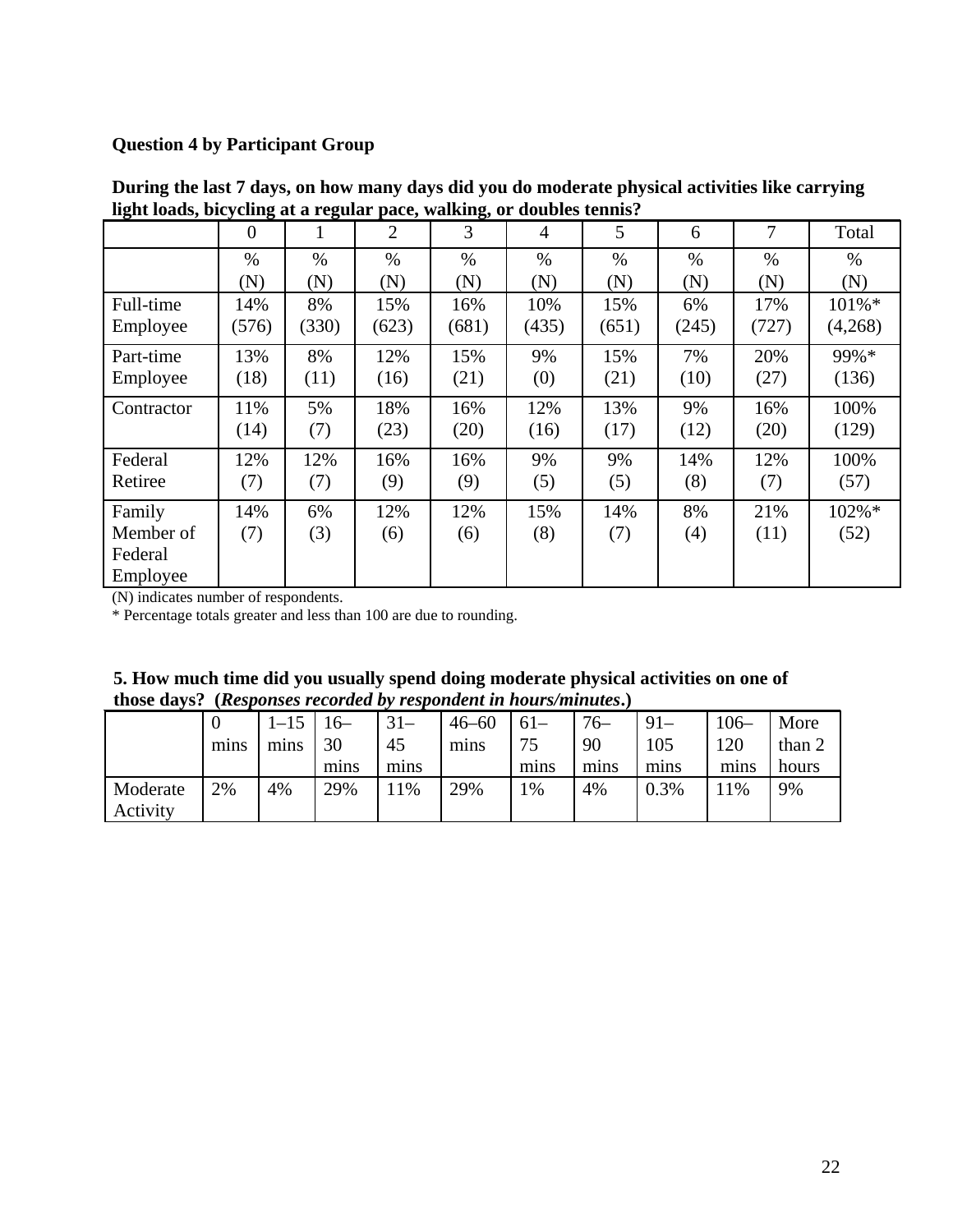# **Question 5 by Participant Group**

|            | $\theta$ | $1 - 15$ | $16 - 30$ | -<br>$31 -$ | $46 - 60$ | $61 -$ | $76-$ | $91 -$ | 106-  | More    | Total   |
|------------|----------|----------|-----------|-------------|-----------|--------|-------|--------|-------|---------|---------|
|            | mins     | mins     | mins      | 45          | mins      | 75     | 90    | 105    | 120   | than 2  |         |
|            |          |          |           | mins        |           | mins   | mins  | mins   |       | hours   |         |
|            |          |          |           |             |           |        |       |        | mins  |         |         |
|            | $\%$     | $\%$     | $\%$      | $\%$        | $\%$      | $\%$   | $\%$  | $\%$   | $\%$  | Percent | Percent |
|            | (N)      | (N)      | (N)       | (N)         | (N)       | (N)    | (N)   | (N)    | (N)   | (N)     | (N)     |
| Full-time  | 2%       | 5%       | 29%       | 11%         | 29%       | 1%     | 4%    | .3%    | 11%   | 8%      | 100%    |
| Employee   | (59)     | (166)    | (1,079)   | (412)       | (1,072)   | (31)   | (136) | (12)   | (396) | (304)   | (3,667) |
| Part-time  | 1%       | 3%       | 28%       | 11%         | 22%       | 0%     | 3%    | 0%     | 12%   | 19%     | 99%*    |
| Employee   | (1)      | (4)      | (33)      | (13)        | (26)      | (0)    | (4)   | (0)    | (14)  | (22)    | (117)   |
| Contractor | 1%       | 3%       | 27%       | 13%         | 33%       | 2%     | 6%    | 0%     | 10%   | 5%      | 100%    |
|            | (1)      | (3)      | (31)      | (15)        | (38)      | (2)    | (7)   | (0)    | (11)  | (6)     | (114)   |
| Federal    | 0%       | 2%       | 14%       | 8%          | 25%       | 8%     | 6%    | 2%     | 14%   | 20%     | 99%*    |
| Retiree    | (0)      | (1)      | (7)       | (4)         | (12)      | (4)    | (3)   | (1)    | (7)   | (10)    | (49)    |
| Family     | 0%       | 2%       | 16%       | 21%         | 16%       | 2%     | 9%    | 0%     | 2%    | 30%     | 98%*    |
| Member of  | (0)      | (1)      | (7)       | (9)         | (7)       | (1)    | (4)   | (0)    | (1)   | (13)    | (43)    |
| Federal    |          |          |           |             |           |        |       |        |       |         |         |
| Employee   |          |          |           |             |           |        |       |        |       |         |         |

**How much time did you usually spend doing moderate physical activities on one of those days?** 

(N) indicates number of respondents.

\*Percentage totals greater and less than 100 are due to rounding.

### **6. Since participating in the Challenge, are you more likely, about as likely, or less likely to do the following?**

|                                             | More likely | About as likely | Less likely |
|---------------------------------------------|-------------|-----------------|-------------|
| Look for ways to fit physical activity into | 56%         | 43%             | 1%          |
| the day                                     |             |                 |             |
| Feel motivated to be physically active      | 56%         | 43%             | 1%          |
| Be aware of the benefits of physical        | 49%         | 51%             | $.5\%$      |
| activity                                    |             |                 |             |
| Enjoy being physically active               | 50%         | 49%             | 1%          |
| Try to eat a healthy diet*                  | 50%         | 50%             | 1%          |
| Encourage or be encouraged by a co-         | 43%         | 52%             | 6%          |
| worker to be physically active*             |             |                 |             |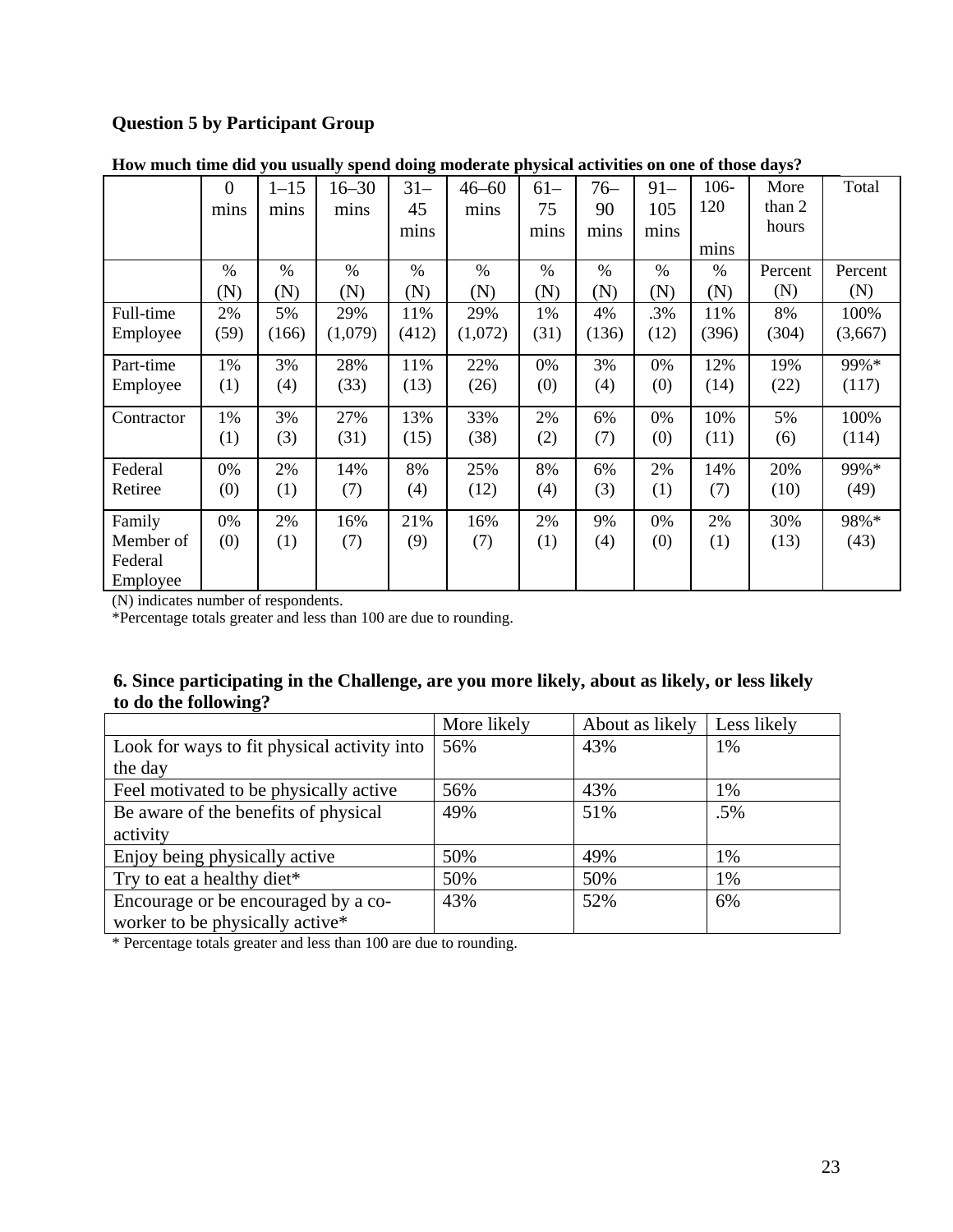# **Question 6 Items by Participant Group**

|                                   | More    | About as | Less   | Total    |
|-----------------------------------|---------|----------|--------|----------|
|                                   | Likely  | Likely   | Likely |          |
|                                   | $\%$    | $\%$     | $\%$   | $\%$     |
|                                   | (N)     | (N)      | (N)    | (N)      |
| All Respondents                   | 49%     | 51%      | .5%    | 100%     |
|                                   | (2,269) | (2,350)  | (22)   | (4, 641) |
| Full-time Employee                | 49%     | 51%      | $.5\%$ | 100%     |
|                                   | (2,048) | (2,133)  | (19)   | (4,200)  |
| Part-time Employee                | 43%     | 57%      | $0\%$  | 100%     |
|                                   | (56)    | (75)     | (0)    | (131)    |
| Contractor                        | 52%     | 48%      | 0%     | 100%     |
|                                   | (66)    | (61)     | (0)    | (127)    |
| <b>Federal Retiree</b>            | 44%     | 56%      | 0%     | 100%     |
|                                   | (25)    | (32)     | (0)    | (57)     |
| Family Member of Federal Employee | 67%     | 29%      | 4%     | 100%     |
|                                   | (35)    | (15)     | (2)    | (52)     |

Since participating in the Challenge, are you more likely, about as likely, or less likely to be **aware of the benefits of physical activity**?

(N) indicates number of respondents.

Since participating in the Challenge, are you more likely, about as likely, or less likely **to feel motivated to be physically active**?

|                                   | More    | About as | Less   | Total   |
|-----------------------------------|---------|----------|--------|---------|
|                                   | Likely  | Likely   | Likely |         |
|                                   | $\%$    | $\%$     | %      | $\%$    |
|                                   | (N)     | (N)      | (N)    | (N)     |
| All Respondents                   | 56%     | 43%      | 1%     | 100%    |
|                                   | (2,600) | (1,974)  | (55)   | (4,629) |
| <b>Full-time Employee</b>         | 56%     | 43%      | 1%     | 100%    |
|                                   | (2,341) | (1,798)  | (50)   | (4,189) |
| Part-time Employee                | 49%     | 50%      | 2%     | 101%*   |
|                                   | (63)    | (65)     | (2)    | (130)   |
| Contractor                        | 59%     | 41%      | 0%     | 10%     |
|                                   | (74)    | (52)     | (0)    | (126)   |
| <b>Federal Retiree</b>            | 57%     | 43%      | 0%     | 100%    |
|                                   | (32)    | (24)     | (0)    | (56)    |
| Family Member of Federal Employee | 75%     | 23%      | 2%     | 100%    |
|                                   | (39)    | (12)     | (1)    | (52)    |

(N) indicates number of respondents.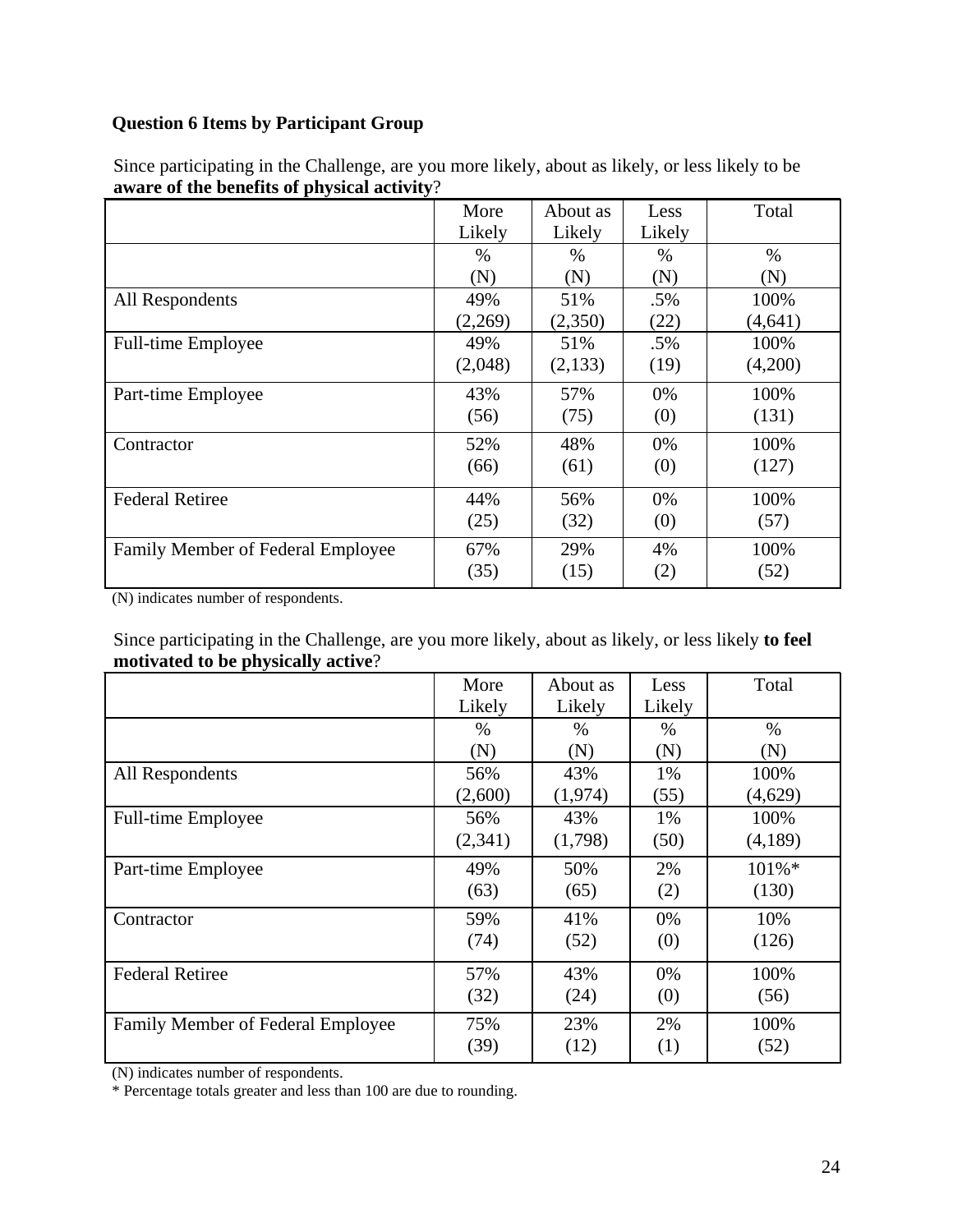|                                   | More    | About as | Less   | Total   |
|-----------------------------------|---------|----------|--------|---------|
|                                   | Likely  | Likely   | Likely |         |
|                                   | $\%$    | $\%$     | $\%$   | $\%$    |
|                                   | (N)     | (N)      | (N)    | (N)     |
| All Respondents                   | 56%     | 43%      | 1%     | 100%    |
|                                   | (2,599) | (1,966)  | (55)   | (4,620) |
| Full-time Employee                | 56%     | 43%      | 1%     | 100%    |
|                                   | (2,338) | (1,792)  | (52)   | (4,182) |
| Part-time Employee                | 57%     | 42%      | 1%     | 100%    |
|                                   | (74)    | (55)     | (1)    | (130)   |
| Contractor                        | 60%     | 39%      | 1%     | 100%    |
|                                   | (76)    | (50)     | (1)    | (127)   |
| <b>Federal Retiree</b>            | 46%     | 54%      | 0%     | 100%    |
|                                   | (26)    | (30)     | (0)    | (56)    |
| Family Member of Federal Employee | 69%     | 29%      | 2%     | 100%    |
|                                   | (35)    | (15)     | (1)    | (51)    |

Since participating in the Challenge, are you more likely, about as likely, or less likely **to look for ways to fit physical activity into my day**?

(N) indicates number of respondents.

| Since participating in the Challenge, are you more likely, about as likely, or less likely to |  |
|-----------------------------------------------------------------------------------------------|--|
| encourage or be encouraged by a coworker to be physically active?                             |  |

|                                   | More    | About as | Less   | Total     |
|-----------------------------------|---------|----------|--------|-----------|
|                                   | Likely  | Likely   | Likely |           |
|                                   | $\%$    | $\%$     | $\%$   | $\%$      |
|                                   | (N)     | (N)      | (N)    | (N)       |
| All Respondents                   | 43%     | 52%      | 6%     | 101%*     |
|                                   | (1,956) | (2,392)  | (253)  | (4,601)   |
| Full-time Employee                | 43%     | 52%      | 5%     | 100%      |
|                                   | (1,782) | (2,176)  | (211)  | (4,169)   |
| Part-time Employee                | 45%     | 48%      | 7%     | 100%      |
|                                   | (59)    | (63)     | (9)    | (131)     |
| Contractor                        | 45%     | 54%      | 2%     | $101\%$ * |
|                                   | (57)    | (68)     | (2)    | (127)     |
| <b>Federal Retiree</b>            | 25%     | 58%      | 18%    | 100%      |
|                                   | (14)    | (33)     | (10)   | (57)      |
| Family Member of Federal Employee | 29%     | 49%      | 22%    | 100%      |
|                                   | (14)    | (24)     | (11)   | (49)      |

(N) indicates number of respondents.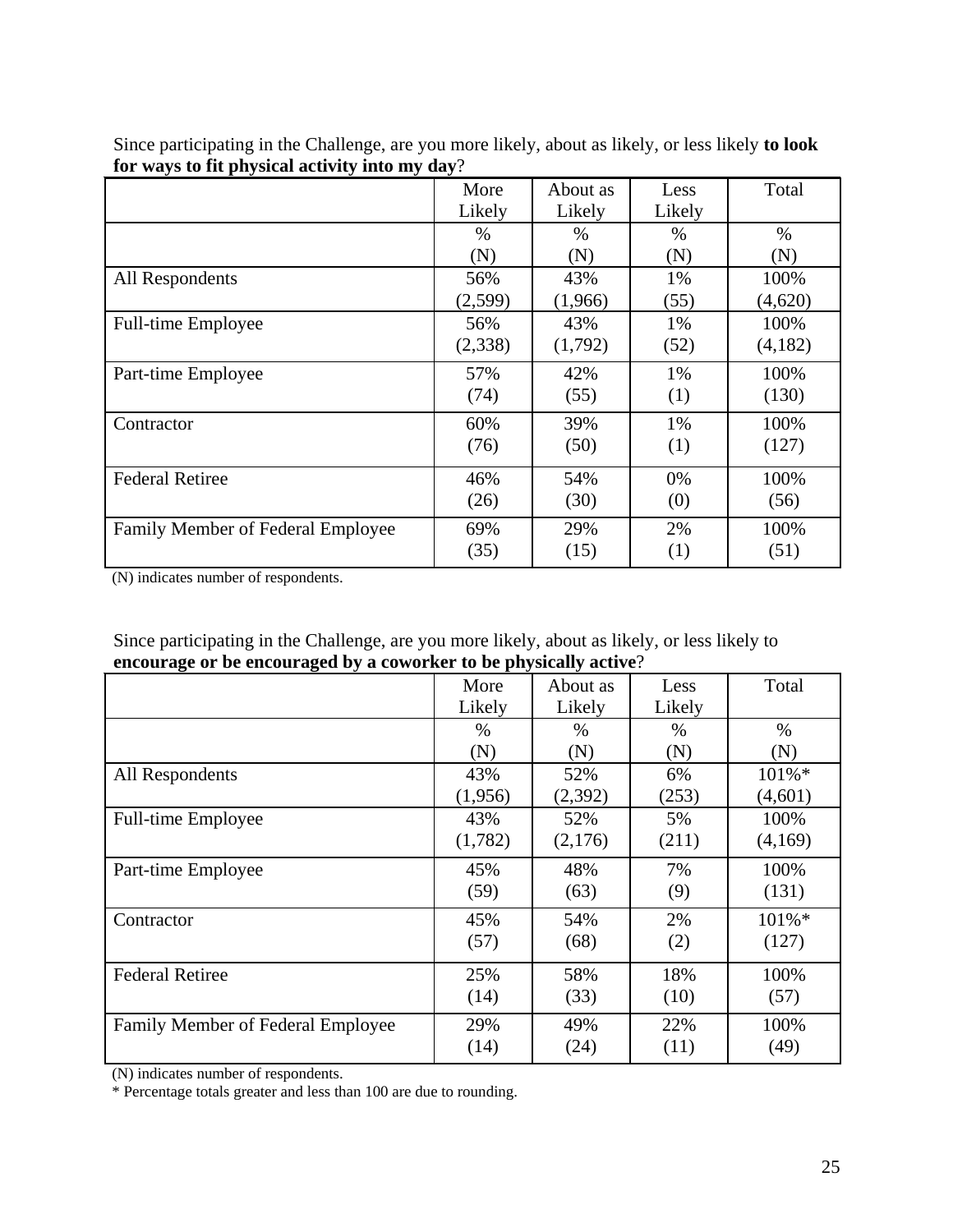|                                   | More    | About as | Less   | Total   |
|-----------------------------------|---------|----------|--------|---------|
|                                   | Likely  | Likely   | Likely |         |
|                                   | %       | $\%$     | $\%$   | $\%$    |
|                                   | (N)     | (N)      | (N)    | (N)     |
| All Respondents                   | 50%     | 49%      | 1%     | 100%    |
|                                   | (2,311) | (2,273)  | (39)   | (4,623) |
| Full-time Employee                | 50%     | 49%      | 1%     | 100%    |
|                                   | (2,082) | (2,066)  | (35)   | (4,183) |
| Part-time Employee                | 48%     | 51%      | 1%     | 100%    |
|                                   | (63)    | (67)     | (1)    | (131)   |
| Contractor                        | 53%     | 46%      | 1%     | 100%    |
|                                   | (67)    | (58)     | (1)    | (126)   |
| <b>Federal Retiree</b>            | 40%     | 60%      | 0%     | 100%    |
|                                   | (23)    | (34)     | (0)    | (57)    |
| Family Member of Federal Employee | 69%     | 28%      | 4%     | 101%*   |
|                                   | (35)    | (14)     | (2)    | (51)    |

Since participating in the Challenge, are you more likely, about as likely, or less likely to **enjoy being physically active**?

(N) indicates number of respondents.

\* Percentage totals greater and less than 100 are due to rounding.

Since participating in the Challenge, are you more likely, about as likely, or less likely to **try to eat healthy**?

|                                   | More    | About as | Less   | Total   |
|-----------------------------------|---------|----------|--------|---------|
|                                   | Likely  | Likely   | Likely |         |
|                                   | $\%$    | $\%$     | $\%$   | $\%$    |
|                                   | (N)     | (N)      | (N)    | (N)     |
| All Respondents                   | 50%     | 50%      | 1%     | 101%*   |
|                                   | (2,281) | (2,293)  | (35)   | (4,609) |
| <b>Full-time Employee</b>         | 49%     | 50%      | 1%     | 100%    |
|                                   | (2,052) | (2,088)  | (31)   | (4,171) |
| Part-time Employee                | 46%     | 54%      | 22%    | 100%    |
|                                   | (60)    | (70)     | (0)    | (130)   |
| Contractor                        | 54%     | 46%      | 0%     | 100%    |
|                                   | (69)    | (58)     | (0)    | (127)   |
| <b>Federal Retiree</b>            | 52%     | 48%      | 0%     | 100%    |
|                                   | (29)    | (27)     | (0)    | (56)    |
| Family Member of Federal Employee | 69%     | 29%      | 2%     | 100%    |
|                                   | (35)    | (15)     | (1)    | (51)    |

(N) indicates number of respondents.